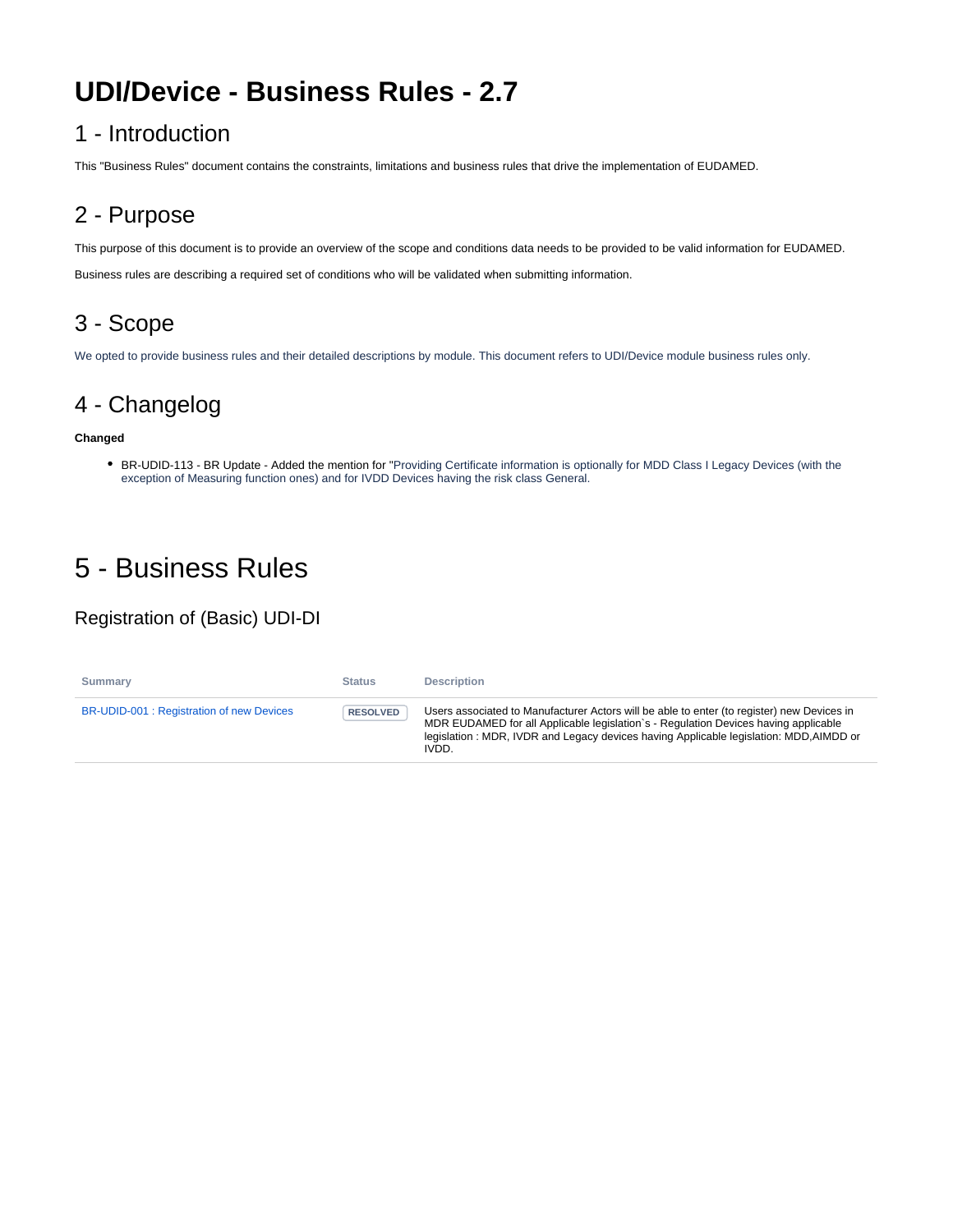| BR-UDID-003 : Uniqueness of DI Codes and<br>format structure                                                                      | <b>RESOLVED</b> | A Device Identifier Code (DI Code) consists of the couple formed by the Issuing Entity who<br>is issuing that code and the Code itself (uniqueness checks for DI Codes take into account<br>both Issuing Entity and the Code).                                                                                                                                                                                                                                                        |
|-----------------------------------------------------------------------------------------------------------------------------------|-----------------|---------------------------------------------------------------------------------------------------------------------------------------------------------------------------------------------------------------------------------------------------------------------------------------------------------------------------------------------------------------------------------------------------------------------------------------------------------------------------------------|
|                                                                                                                                   |                 | BASIC UDI- DI, Secondary DI, Package level DI, EUDAMED DI codes must be unique in<br>the system. The codes can be referenced only once inside the system.                                                                                                                                                                                                                                                                                                                             |
|                                                                                                                                   |                 | UDI-DI Codes must be unique in the system but the same code can be referenced by one<br>Regulation Device and by one Legacy Device at the same time as a UDI-DI (both a<br>Regulation and a Legacy Device can have the same UDI-DI code at a time), and several<br>times as a Direct Marking DI code.                                                                                                                                                                                 |
|                                                                                                                                   |                 | Direct Marking DI code must be unique in the system but can be referenced by several<br>Devices. A Direct Marking code can be referenced by several devices as a Direct Marking<br>DI and can be also referenced as UDI-DI.                                                                                                                                                                                                                                                           |
|                                                                                                                                   |                 | Unit of Use DI code must be unique in the system but can be referenced by several<br>Devices as a Unit of Use DI(same Unit of Use DI can be referenced by several UDI-DIs)                                                                                                                                                                                                                                                                                                            |
|                                                                                                                                   |                 | The format of the Basic UDI-DI structure will be checked against the format structure<br>provided by the Issuing Entities                                                                                                                                                                                                                                                                                                                                                             |
|                                                                                                                                   |                 | The format of the UDI-DI code, Secondary DI Code, Unit of Use Code, Direct marking DI<br>Code, Container Package DI Code structure will be checked against the format structure<br>provided by the Issuing Entity when the selected issuing Entity is GS1.                                                                                                                                                                                                                            |
|                                                                                                                                   |                 | Notes:                                                                                                                                                                                                                                                                                                                                                                                                                                                                                |
|                                                                                                                                   |                 | • When mentioning that a Code must be unique in the system, means that it can be<br>provided only once inside the system; (they can be afterwards reused several times as<br>mentioned per each type of Device identifier apart);<br>• The reusability of the Device identifier (referencing the same Device identifier for several<br>Devices) is applicable only for Devices / System or procedure Packs of the same<br>Manufacturer/ Producer (System or Procedure Pack Producer); |
| BR-UDID-004 : UDI DI is required when<br>submitting a BASIC UDI DI                                                                | <b>RESOLVED</b> | The submission of a new Basic UDI-DI requires always to provide with it a UDI-DI together<br>with all its attributes                                                                                                                                                                                                                                                                                                                                                                  |
| BR-UDID-011 : Providing an Authorised<br>representative for the Device is required when the<br>Manufacturer is NonEU Manufacturer | <b>RESOLVED</b> | When registering a new Basic UDI DI(/EUDAMED DI), if the Manufacturer is NonEU, must<br>specify the Authorised Representative for the Basic UDI-DI/ EUDAMED DI.<br>The Authorised Representative provided for the Basic UDI-DI/EUDAMED DI has to be<br>registered in EUDAMED and to have an active Mandate registered in EUDAMED with the<br>Manufacturer                                                                                                                             |
| BR-UDID-020 : Providing Secondary DI for a UDI<br>DI                                                                              | <b>RESOLVED</b> | The Secondary DI must be provided for a UDI-DI when another DI exists for that UDI-DI<br>which is issued by a different Issuing Entity.                                                                                                                                                                                                                                                                                                                                               |
| BR-UDID-023 : Unit of Use applicable                                                                                              | <b>RESOLVED</b> | Unit of Use DI property can be provided (optionally) when the UDI-DI is not Directly marked<br>(Direct marking = no) and the Quantity of Device (base quantity of Device) is greater than 1.                                                                                                                                                                                                                                                                                          |
| BR-UDID-024 : Maximum Number of reuses<br>applicable for a Device                                                                 | <b>RESOLVED</b> | Maximum number of reuses property can be provided (if applicable) when the device is not<br>flagged as Single Use Device.                                                                                                                                                                                                                                                                                                                                                             |
|                                                                                                                                   |                 | When required to be provided the Maximum number of reuses can be either a specific<br>value (specifying the specific number of reuses for the Device) or can be infinite                                                                                                                                                                                                                                                                                                              |
| BR-UDID-025: Adding CMR substances                                                                                                | <b>RESOLVED</b> | When registering CMR Substances, the Type of CMR Substance, the Substance Name and<br>the Language in which it is provided are required. Optionally the user can specify the EC#<br>or CAS # of the substance.                                                                                                                                                                                                                                                                        |
|                                                                                                                                   |                 | The Substance Name for a Substance can be provided only once in a Language.                                                                                                                                                                                                                                                                                                                                                                                                           |
|                                                                                                                                   |                 | In case either the EC# or CAs# is provided, the Language will not be required, otherwise,<br>translations must be provided in all languages used for the labels                                                                                                                                                                                                                                                                                                                       |
| BR-UDID-027: Adding Endocrine-Disrupting<br>substances                                                                            | <b>RESOLVED</b> | When registering Endocrine Disrupting Substances, the Substance Name and the<br>Language in which it is provided are required. Optionally the user can specify the EC# or<br>CAS #.                                                                                                                                                                                                                                                                                                   |
|                                                                                                                                   |                 | The Substance Name for a Substance can be provided only once in a Language.                                                                                                                                                                                                                                                                                                                                                                                                           |
|                                                                                                                                   |                 | In case either the EC# or CAs# is provided, the Language will not be required, otherwise,<br>translations must be provided in all languages used for the labels                                                                                                                                                                                                                                                                                                                       |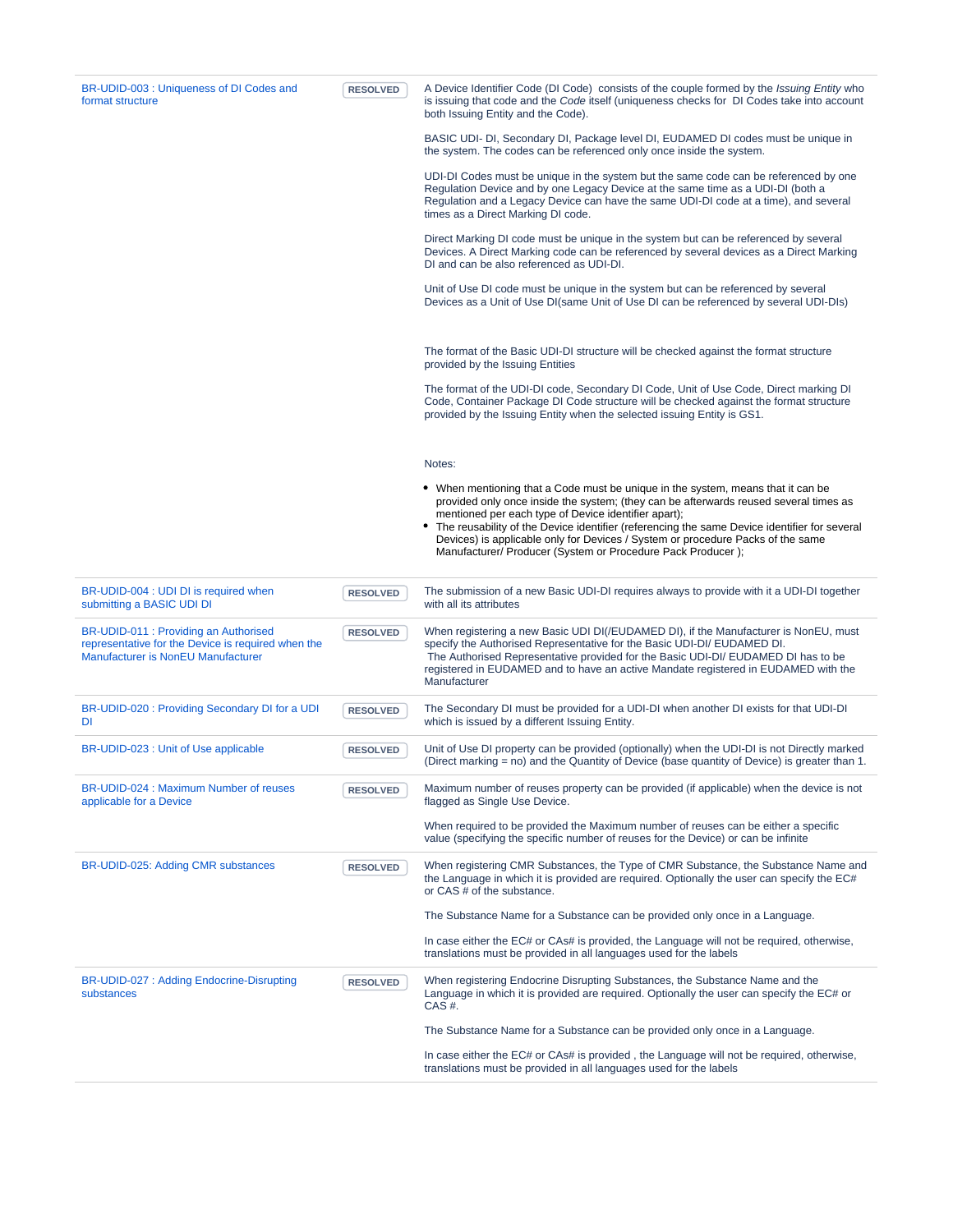| BR-UDID-028 : Adding Storage and handling<br><b>Conditions</b>                                                                                                           | <b>RESOLVED</b> | Storage and Handling Conditions can be added by providing a value from the predefined<br>list (list of values for Storage and handling of medical devices) and (if required) adding a<br>description of the value provided.                                                                               |
|--------------------------------------------------------------------------------------------------------------------------------------------------------------------------|-----------------|-----------------------------------------------------------------------------------------------------------------------------------------------------------------------------------------------------------------------------------------------------------------------------------------------------------|
|                                                                                                                                                                          |                 | If the value provided by the Manufacturer in the Storage and Handling Conditions requires a<br>Description, the user will be required to provide the appropriate value.                                                                                                                                   |
|                                                                                                                                                                          |                 | If the value provided by the Manufacturer in the Storage and Handling Conditions is 'Other',<br>the user will be required to provide the 'Description' and the Language in which this<br>Description is given. Description associated with the 'Other' option can be given in several<br>languages.       |
|                                                                                                                                                                          |                 | Several Storage and handling conditions can be added for a Device or System or<br>Procedure Pack.                                                                                                                                                                                                         |
| BR-UDID-030 : Adding Critical Warnings and<br><b>Contra-indications</b>                                                                                                  | <b>RESOLVED</b> | Critical Warnings and Contra-indications can be added by providing a value from the<br>predefined list (list of values for Critical Warnings and Contra-indications) and (if required)<br>adding a description of the value provided.                                                                     |
|                                                                                                                                                                          |                 | If the value provided by the Manufacturer in the Critical warnings or Contraindication<br>requires a Description, the user will be required to provide the appropriate value.                                                                                                                             |
|                                                                                                                                                                          |                 | If the value provided by the Manufacturer in the Critical warnings or Contraindication is<br>'Other', the user will be required to provide the 'Description' and the Language in which this<br>Description is given. Description associated with the 'Other' option can be given in several<br>languages. |
|                                                                                                                                                                          |                 | Several Critical Warnings and Contra-indications can be added for a Device or System or<br>Procedure Pack.                                                                                                                                                                                                |
| <b>BR-UDID-041: Registering Substances</b><br>(Substance that can be considered to be a<br>Medicinal product or medicinal product derived<br>from human blood or plasma) | <b>RESOLVED</b> | When providing INN value for a Substance being medicinal product or substance that can<br>be a medicinal product derived from human blood or plasma, the Name and Language of<br>the substance are not required. Value provided as INN value is not cross-checked with any<br>external database.          |
| BR-UDID-043 : Member States were the Device is<br>made available in the Country Mandatory                                                                                | <b>RESOLVED</b> | When the Device has as Applicable Legislation MDR or MDD and the Device Risk Class is<br>Class IIa, IIb or Class III the Manufacturer will be required to complete EU countries were<br>the Device is made available when entering Device Data                                                            |
|                                                                                                                                                                          |                 | When the Device has as Applicable Legislation IVDR and the Risk Class is Class B, Class<br>C or Class D, the Manufacturer will be required to complete EU countries were the Device<br>is made available when entering Device Data.                                                                       |
| BR-UDID-045 : Member States were the Device is<br>placed on the market                                                                                                   | <b>RESOLVED</b> | The country selected as the Member State of placing on the Market is considered<br>automatically as a country were the Device is made available. Only one Country can be set<br>as Country where the Device is (initially) placed on the market                                                           |
|                                                                                                                                                                          |                 | Placed on the market country always in list of made available countries if the Member<br>States were the Device is made available in the Country are provided for the current Device                                                                                                                      |
| BR-UDID-046 : Countries where placed on the<br>market and made available not applicable for<br>Device not intended for EU market                                         | <b>RESOLVED</b> | If the Manufacturer set the Status of the Device as Not intended for EU market, the details<br>about Member State of placing on the Market and Member States were the Device is made<br>available in the Country are not applicable (cannot be provided).                                                 |
| BR-UDID-066: Device Model or Device Name<br>mandatory                                                                                                                    | <b>RESOLVED</b> | Either the Device Model or the Device Name are required when registering a new Basic<br>UDI-DI. (both of them can be provided)                                                                                                                                                                            |
| BR-UDID-069: UDI DI relationship to the BASIC<br>UDI DI                                                                                                                  | <b>RESOLVED</b> | There must be one and only one Basic UDI-DI for a UDI-DI.                                                                                                                                                                                                                                                 |
|                                                                                                                                                                          |                 | Several UDI-DIs can be associated to the same Basic UDI-DI                                                                                                                                                                                                                                                |
| BR-UDID-070: Trade Name(s) require the<br>Language in which they are given                                                                                               | <b>RESOLVED</b> | Device Trade Name(s) will require the completion of the Language in which the Trade<br>Name is given.                                                                                                                                                                                                     |
|                                                                                                                                                                          |                 | Trade Name can be given in language "Any"- being a generic Trade-Name used as default<br>Trade-Name.                                                                                                                                                                                                      |
|                                                                                                                                                                          |                 | Several Trade-Name(s) can be given in the same Language.                                                                                                                                                                                                                                                  |
|                                                                                                                                                                          |                 | The order in which the Trade Name(s) are provided is important - the first Trade Name<br>provided will be considered the default Trade-Name.                                                                                                                                                              |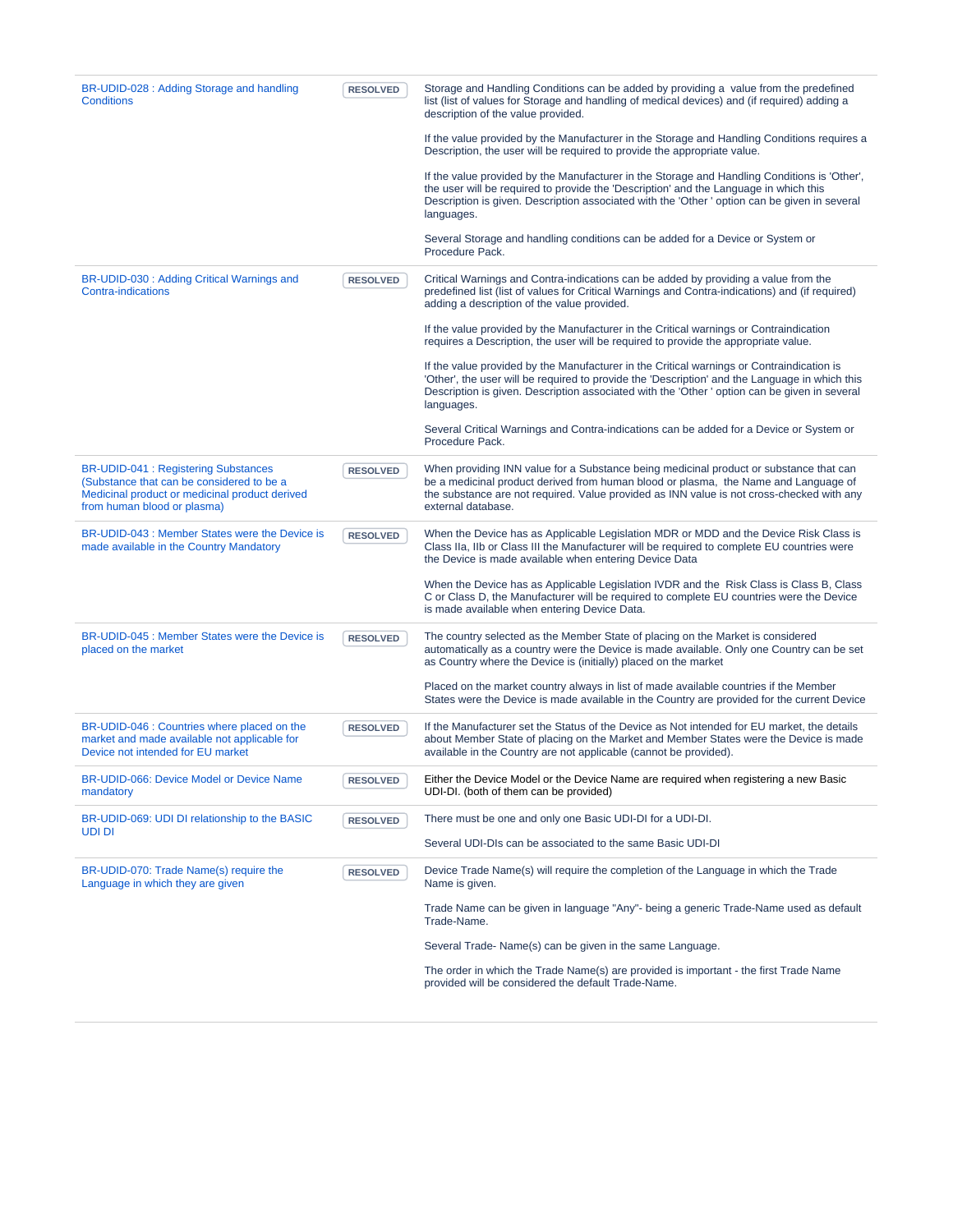| BR-UDID-073: Initial Status when registering a<br>Device, System or Procedure Pack or Container<br>Package                                                                     | <b>RESOLVED</b> | When registering a Regulation Device or System or Procedure Pack, the Status can be set<br>to either                                                                                                                                                        |
|--------------------------------------------------------------------------------------------------------------------------------------------------------------------------------|-----------------|-------------------------------------------------------------------------------------------------------------------------------------------------------------------------------------------------------------------------------------------------------------|
|                                                                                                                                                                                |                 | 'On the Market' or<br>'Not intended for EU market'.                                                                                                                                                                                                         |
|                                                                                                                                                                                |                 | No Sub-Status is marked by default.                                                                                                                                                                                                                         |
|                                                                                                                                                                                |                 | When registering a Legacy Device - initial status can be only 'On the Market'                                                                                                                                                                               |
|                                                                                                                                                                                |                 | When registering a Container Package for the first time initial status can be only 'On the<br>Market'.                                                                                                                                                      |
|                                                                                                                                                                                |                 | "Not intended for EU Market" cannot be set as the Status of a Device when performing an<br>update of the Device. Can be set only as an initial status                                                                                                       |
| BR-UDID-075: Providing the Clinical Size for a<br><b>Device</b>                                                                                                                | <b>RESOLVED</b> | When providing the Clinical Size information for a Device, the following information will be<br>mandatory:                                                                                                                                                  |
|                                                                                                                                                                                |                 | • Type of the Size (Length, Depth, etc.),<br>Precision (Value, Text, Range),<br>• Value (the value of the Clinical Size).                                                                                                                                   |
|                                                                                                                                                                                |                 | A value of Clinical Size can be provided only once for a specific Type of the Size (Lengh,<br>Depth, Area, etc.) - for a UDI-DI                                                                                                                             |
| BR-UDID-076: Measure Unit in which the Clinical<br>Size is given                                                                                                               | <b>RESOLVED</b> | Providing the Measure Unit for the Clinical Size of a Device is mandatory when the<br>Precision in which the Size is provided is either Value (numeric value) or a Range of values.                                                                         |
| BR-UDID-077: Registration of a range of Values<br>for the Size of the Device                                                                                                   | <b>RESOLVED</b> | When the Precision in which the size of the Device is entered is 'Range', the Manufacturer<br>will be required to provide a Minimal value and a Maximum value of that Clinical Size                                                                         |
| BR-UDID-091: Only one value per Language                                                                                                                                       | <b>RESOLVED</b> | For the Language specific properties - only one description can be given per language for<br>each property unless mentioned otherwise.                                                                                                                      |
| BR-UDID-094 : Mentioning several intended<br>purposes (other than medical) for the device                                                                                      | <b>RESOLVED</b> | Several device purposes (other than medical) can be selected at the same time.                                                                                                                                                                              |
| BR-UDID-095 : Mandatory information for the<br>registration of the Legal or Natural person who<br>manufactured / designed the device                                           | <b>RESOLVED</b> | For the registration of the Legal or Natural person who manufactured/designed the device,<br>either the SRN of the Manufacturer should be provided or all the identification details of the<br>Manufacturer.                                                |
|                                                                                                                                                                                |                 | When the SRN is provided as identification of the Legal or Natural person who<br>Manufactured/Designed the Device, it must exist in EUDAMED and should not correspond<br>to the SRN of the Manufacturer registering the Device.                             |
| BR-UDID-098: Providing CI/PS details when<br>registering a Device                                                                                                              | <b>RESOLVED</b> | When providing Clinical Investigation (CI/PS) details, providing the CI/PS identifier is<br>required (both for EU or NonEU CI/PS).                                                                                                                          |
|                                                                                                                                                                                |                 | In case of EU Clinical Investigations, the CI/PS identifier refers to the EU SIN of the Clinical<br>Investigation                                                                                                                                           |
|                                                                                                                                                                                |                 | List of Countries were the Clinical Investigation has been performed can be provided<br>(optionally) for CI/PS performed outside EU.                                                                                                                        |
| BR-UDID-101 : Adding several Substances<br>(Substance that can be considered to be a<br>medicinal product or medicinal product derived<br>from human blood or plasma)          | <b>RESOLVED</b> | Several substances considered to be a medicinal product or medicinal product derived from<br>human blood or plasma, can be added for a Device, but only one containing a specific INN<br>value                                                              |
| BR-UDID-131 : Device Additional product<br>Description is mandatory for System or Procedure<br>Packs and Devices which are Systems or<br>Procedure Packs in themselves or KITs | <b>RESOLVED</b> | Providing the Additional Product Description is required for System or Procedure Packs or<br>for Device when the Device is marked as System or Procedure Pack which is a Device in<br>itself (Device is a System or ) or when the Device is marked as a KIT |
| BR-UDID-268: Adding a new UDI DI for an<br>existing Basic UDI DI                                                                                                               | <b>RESOLVED</b> | A new UDI DI can be added to an existing Basic UDI DI, only if the Basic UDI DI is in state [<br>Submitted] or [Registered]                                                                                                                                 |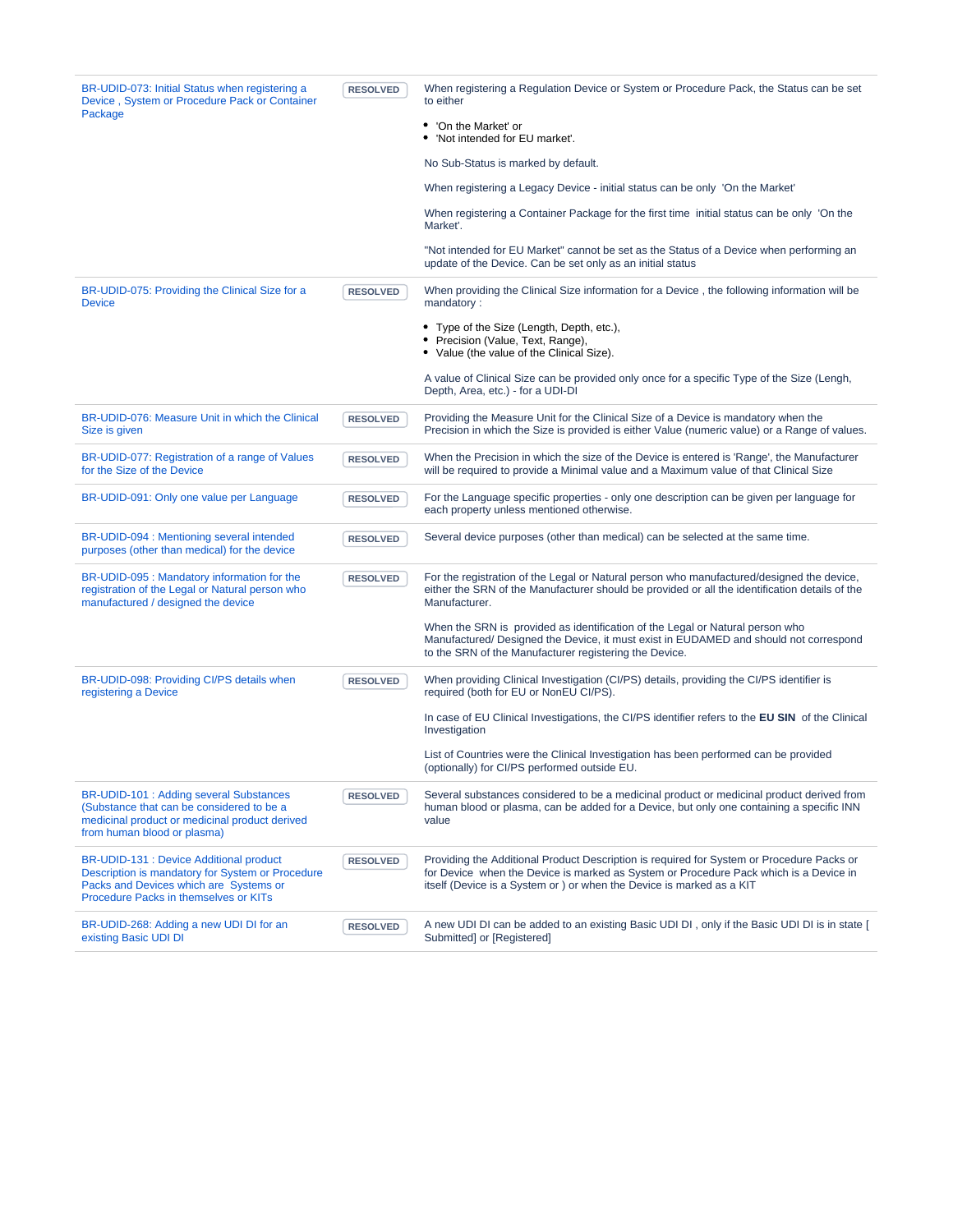| BR-UDID-458: Status of Device or System or<br><b>Procedure Pack</b>                       | <b>RESOLVED</b> | The UDI-DI for a Regulation Device or System or Procedure Pack can have the following<br>Statuses:                                                                                                                                                                                                                                                                                                                        |
|-------------------------------------------------------------------------------------------|-----------------|---------------------------------------------------------------------------------------------------------------------------------------------------------------------------------------------------------------------------------------------------------------------------------------------------------------------------------------------------------------------------------------------------------------------------|
|                                                                                           |                 | • On the EU Market<br>• Not intended for EU Market or<br>• No Longer placed on the EU Market                                                                                                                                                                                                                                                                                                                              |
|                                                                                           |                 | The UDI-DI for a Legacy Device can have the following Statuses :                                                                                                                                                                                                                                                                                                                                                          |
|                                                                                           |                 | • On the EU Market<br>• No Longer placed on the Market                                                                                                                                                                                                                                                                                                                                                                    |
|                                                                                           |                 | The UDI-DIs (for Regulation and Legacy Devices and System or Procedure Packs) can<br>have also the following Sub-Statuses :                                                                                                                                                                                                                                                                                               |
|                                                                                           |                 | • Recall<br>• FSCA Initiated                                                                                                                                                                                                                                                                                                                                                                                              |
|                                                                                           |                 | Note: Sub-status are additional statuses in which a Device or SPP can reside. They are<br>treated as sub-statuses (and not statuses) as the Device/SPP ca be at the same time in the<br>status 'On the EU Market' or 'No longer placed on the EU Market' having also incidents<br>reported through VIgilance module, case in which the sub-status 'Recall' or 'FSCA initiated'<br>is applied as well for that Device/SPP. |
|                                                                                           |                 | The Status is mandatory for the UDI-DI, but the sub-statuses are mandatory, if applicable.<br>None, only one or both sub - statuses can be marked for a UDI-DI                                                                                                                                                                                                                                                            |
| BR-UDID-635 : 'Devices is being marked as<br>Sutures, Staples, etc.,' property applicable | <b>RESOLVED</b> | Property 'Devices is being marked as Sutures, Staples, etc.' is applicable only for devices<br>having risk Class IIb and being implantable.                                                                                                                                                                                                                                                                               |
| BR-UDID-636: Selecting the appropriate Device<br>Nomenclature codes                       | <b>RESOLVED</b> | Device Nomenclature codes associated with a UDI-DI will be selected from the list provided<br>in the EMDN Device Nomenclature.<br>Only a 'leaf' code (the lowest level from within the nomenclature's branch) can be selected<br>as nomenclature code and associated with a UDI-DI.                                                                                                                                       |
|                                                                                           |                 | Several Nomenclature Codes can be associated to a UDI-DI                                                                                                                                                                                                                                                                                                                                                                  |
|                                                                                           |                 | CI/PS                                                                                                                                                                                                                                                                                                                                                                                                                     |
|                                                                                           |                 | Field name in Clinical Investigation: "EMDN nomenclature code"                                                                                                                                                                                                                                                                                                                                                            |
| BR-UDID-639 : Direct marking DI applicable                                                | <b>RESOLVED</b> | Direct marking DI is applicable if the Device is Direct marked (Direct Marking is true).<br>Value of Direct marking DI can be the same as the one of the UDI-DI or can be a different<br>one.                                                                                                                                                                                                                             |
| BR-UDID-645 : Automatic linking of a Legacy<br>Device to a Regulation Device              | <b>RESOLVED</b> | When registering a Regulation Device if the UDI-DI provided is already assigned to another<br>Device, but having a Legacy Legislation assigned, the registration of the Regulation Device<br>with the same UDI-DI will be permitted and a link will be automatically created between the<br>Legacy and Regulation Device.                                                                                                 |
|                                                                                           |                 | In a similar way - registering a Legacy Device having a UDI-DI already assigned to another<br>Device, but having a Regulation assigned, will be permitted and a link will be automatically<br>created between the Legacy and Regulation Device.                                                                                                                                                                           |
|                                                                                           |                 | Note: In order to make the link a "consistency check" (validation of different properties)<br>between the Regulation and Legacy Devices is performed. The link is performed if the<br>"consistency check" passes                                                                                                                                                                                                          |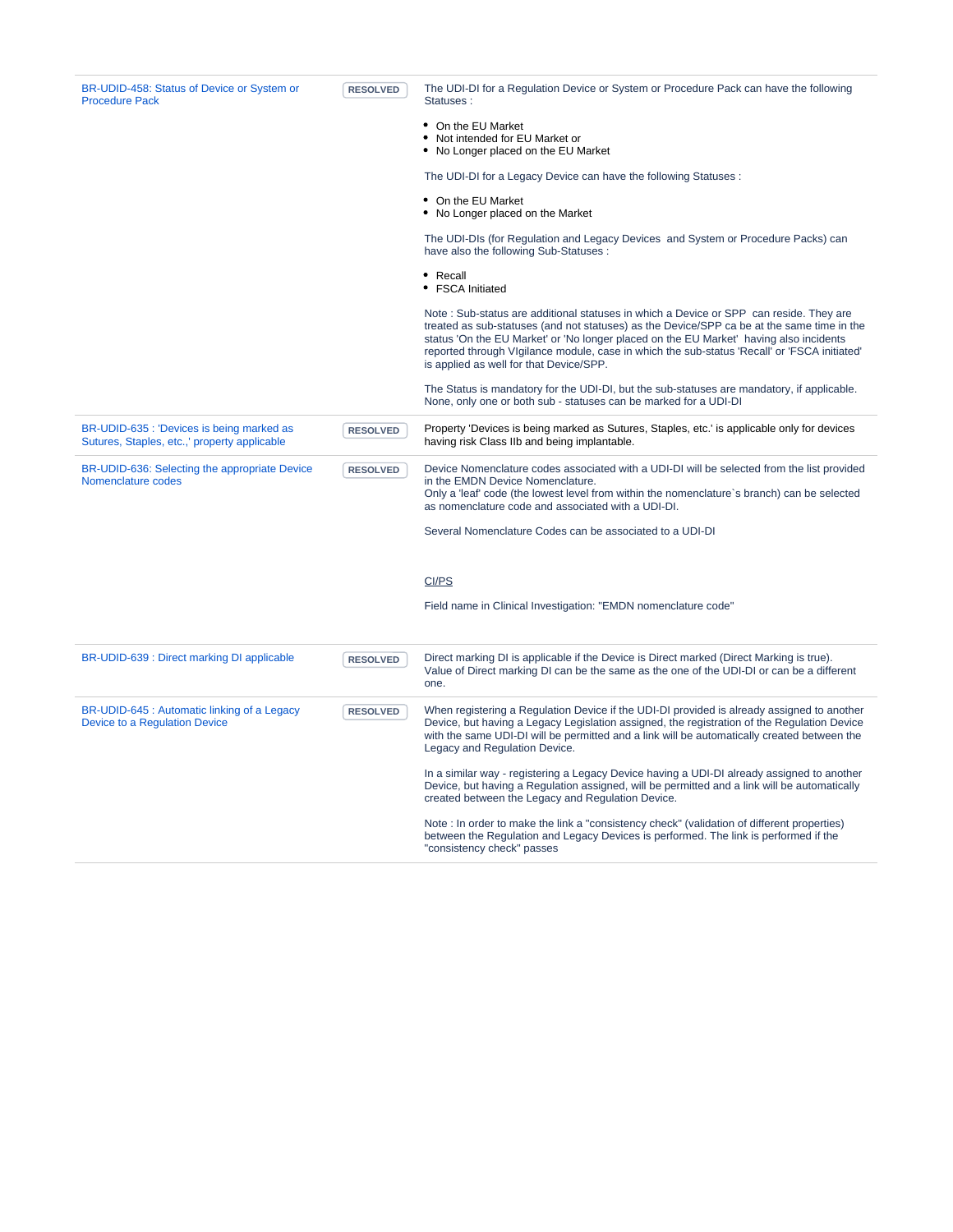[BR-UDID-646 : List of Applicable Legislations for](https://citnet.tech.ec.europa.eu/CITnet/jira/browse/EUDAMEDMDR-362?src=confmacro)  [Devices and System or Procedure Pack](https://citnet.tech.ec.europa.eu/CITnet/jira/browse/EUDAMEDMDR-362?src=confmacro)

**RESOLVED** Applicable Legislation valid for a Regulation Device are :

| Label                                                                  | Value      | <b>Notes</b> |
|------------------------------------------------------------------------|------------|--------------|
| REGULATION (EU) 2017/745 on medical devices                            | <b>MDR</b> |              |
| REGULATION (EU) 2017/746 on in vitro diagnostic medical devices   IVDR |            |              |

#### Applicable Legislation valid for a Legacy Device are:

| Label                                                                                                                           | Value       | <b>Notes</b> |
|---------------------------------------------------------------------------------------------------------------------------------|-------------|--------------|
| Council Directive 93/42/EEC on Medical devices                                                                                  | <b>MDD</b>  |              |
| Council Directive 90/385/EEC - Approximation of the laws of the<br>Member States relating to active implantable medical devices | AIMDD       |              |
| Directive 98/79/EC on in vitro diagnostic medical devices                                                                       | <b>IVDD</b> |              |

Applicable Legislation valid for a System or Procedure Pack :

|                                                                                                                                                                                      |                 | Label                                                                                                                                                                                                                                                                                                                                                                                                                                                               | Value      | <b>Notes</b> |  |
|--------------------------------------------------------------------------------------------------------------------------------------------------------------------------------------|-----------------|---------------------------------------------------------------------------------------------------------------------------------------------------------------------------------------------------------------------------------------------------------------------------------------------------------------------------------------------------------------------------------------------------------------------------------------------------------------------|------------|--------------|--|
|                                                                                                                                                                                      |                 | REGULATION (EU) 2017/745 on medical devices                                                                                                                                                                                                                                                                                                                                                                                                                         | <b>MDR</b> |              |  |
| <b>BR-UDID-661: Several Container Package</b><br>Structure elements registered per Container<br>Package level                                                                        | <b>RESOLVED</b> | Several Container Package Structure elements can be registered at the same level of<br>Packaging Structure.                                                                                                                                                                                                                                                                                                                                                         |            |              |  |
| BR-UDID-676 : Device Implantable property has<br>value False for Devices having Risk Class I                                                                                         | <b>RESOLVED</b> | Devices having Risk Class I will have automatically the property Implantable set to False<br>(no).                                                                                                                                                                                                                                                                                                                                                                  |            |              |  |
| BR-UDID-677 : Device Reusable surgical<br>instrument property has value False for Devices<br>being Implantable                                                                       | <b>RESOLVED</b> | Devices having the property Implantable set to True (Yes), will have automatically the<br>property Reusable surgical instrument set to False(no).                                                                                                                                                                                                                                                                                                                   |            |              |  |
| BR-UDID-680 : Duplicate check for Basic UDI-DI<br><b>/EUDAMED DI</b>                                                                                                                 | <b>RESOLVED</b> | Duplicate check for Basic UDI-DI/ EUDAMED DI is applied in case of Regulation Devices,<br>Legacy Devices and System and Procedure Packs.<br>The duplicate check of Basic UDI-DI/ EUDAMED DI is performed over the fields: Device<br>Name or Device Model for the Devices/ SPP registered by the same Manufacturer/PR<br>(Producer).                                                                                                                                 |            |              |  |
|                                                                                                                                                                                      |                 | Note: When identifying a similar Device / System or Procedure Pack having the same<br>values for mentioned attributes, the system will notify the users                                                                                                                                                                                                                                                                                                             |            |              |  |
| BR-UDID-681 : Duplicate check for UDI-DI<br><b>/EUDAMED ID</b>                                                                                                                       | <b>RESOLVED</b> | Duplicate check for UDI-DI/ EUDAMED ID is applied in case of Regulation Devices,<br>Legacy Devices and System and Procedure Packs.<br>The duplicate check of UDI-DI/EUDAMED ID is performed over the field: Reference<br>Number for the Devices/ SPP registered by the same Manufacturer/PR (Producer).<br>Note: When identifying a similar Device / System or Procedure Pack having the same<br>values for mentioned attributes, the system will notify the users. |            |              |  |
| BR-UDID-705 : Special Device type                                                                                                                                                    | <b>RESOLVED</b> | A Device cannot have an attribute of Special Device type marked if initially it has been<br>marked as KIT or as a System or Procedure Pack which is a Device in itself                                                                                                                                                                                                                                                                                              |            |              |  |
| BR-UDID-720: When registering a Device for<br>which the Basic UDI has been initially referenced<br>inside a CECP, properties of the Device need to<br>correspond to the ones in CECP | <b>RESOLVED</b> | When registering a Device for which the Basic UDI has been initially referenced inside a<br>CECP, properties of the Device need to correspond to the ones in CECP.                                                                                                                                                                                                                                                                                                  |            |              |  |
|                                                                                                                                                                                      |                 | CECP can be provided in advance for Devices being:                                                                                                                                                                                                                                                                                                                                                                                                                  |            |              |  |
|                                                                                                                                                                                      |                 | • MDR, Class III and Implantable<br>or                                                                                                                                                                                                                                                                                                                                                                                                                              |            |              |  |
|                                                                                                                                                                                      |                 | • MDR, Class IIb and Device intended to administer and/or remove the medicinal product                                                                                                                                                                                                                                                                                                                                                                              |            |              |  |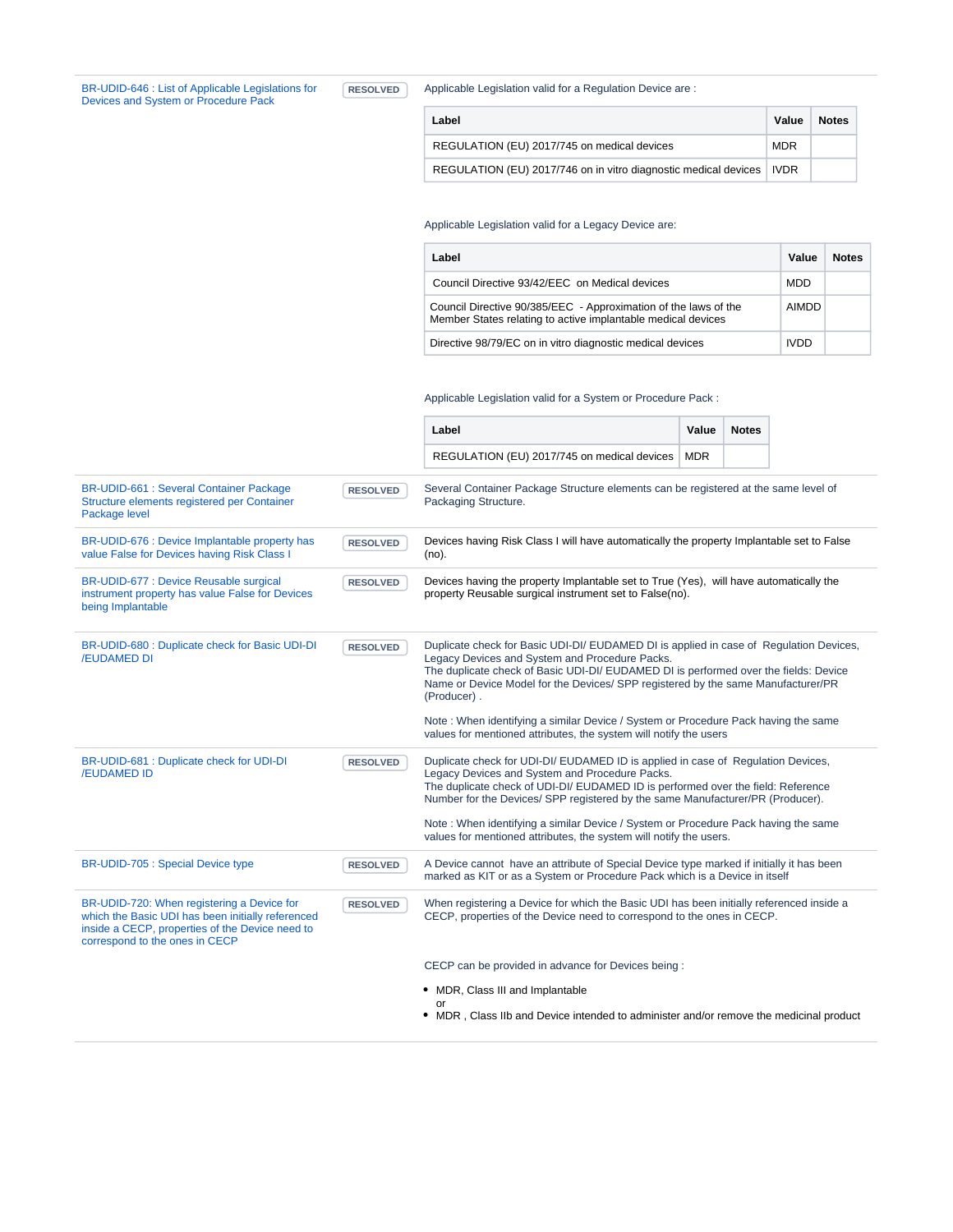| BR-UDID-721: When registering new Devices<br>(UDI-DIs) or updating existing UDI-DIs, only<br>references to active items from the existing<br>Enumerations can be used                                     | <b>RESOLVED</b> | Following Enumerations can contain Active or Inactive items :<br><b>Critical Warnings</b><br>٠<br>Storage and Handling Conditions<br>• Measure Unit<br>• Clinical Sizes                                                 |
|-----------------------------------------------------------------------------------------------------------------------------------------------------------------------------------------------------------|-----------------|-------------------------------------------------------------------------------------------------------------------------------------------------------------------------------------------------------------------------|
|                                                                                                                                                                                                           |                 | When registering a new Device or when updating a new Device only the Active items from<br>the Enumerations can be referenced.                                                                                           |
|                                                                                                                                                                                                           |                 | Inactive items from the enumerations will still be reflected in the system - for the already<br>registered versions of Devices                                                                                          |
| BR-UDID-722: When registering a Device having<br>Clinical Sizes provided and having option OTHER<br>provided for the Clinical Size type or the Measure<br>Unit Type, the Description needs to be provided | <b>RESOLVED</b> | When providing Clinical Sizes having either the Clinical SIze Type or the Measure Unit<br>Type with option Other, then the Description needs to be provided for the Clinical Size Type<br>or for the Measure Unit type. |
|                                                                                                                                                                                                           |                 | The Description provided will be Multi-Language. Several descriptions can be provided in<br>several languages- only once in a language. Description in Language ANY (generic<br>language) cannot be provided.           |
|                                                                                                                                                                                                           |                 | In case for both the Clinical Size type and Measure Unit type, option OTHER is selected,<br>Languages in which the Description is provided for both elements should be similar                                          |
| 44 issues                                                                                                                                                                                                 |                 |                                                                                                                                                                                                                         |

## Registration of Legacy Devices

| <b>Summary</b>                                                                                                     | <b>Status</b>   | <b>Description</b>                                                                                                                                                                                                                                                                                |
|--------------------------------------------------------------------------------------------------------------------|-----------------|---------------------------------------------------------------------------------------------------------------------------------------------------------------------------------------------------------------------------------------------------------------------------------------------------|
| BR-UDID-007 : Devices having the Applicable<br>legislation AIMDD, are by default Implantable<br>and Active Devices | <b>RESOLVED</b> | Devices having AIMDD as Applicable legislation will have implicit the properties Implantable and<br>Active device                                                                                                                                                                                 |
| BR-UDID-640 : Device Identification elements<br>for a Legacy Device                                                | <b>RESOLVED</b> | Legacy Device has the following identifiers: EUDAMED DI (equivalent of Basic UDI-DI) and<br>either UDI-DI (in case the Legacy Device had a previously assigned UDI-DI) or EUDAMED ID<br>(equivalent of UDI-DI, in case there is no previously assigned UDI-DI)                                    |
| BR-UDID-641 : Assigning EUDAMED DI and<br><b>EUDAMED ID for a Legacy Device</b>                                    | <b>RESOLVED</b> | <b>EUDAMED DI</b><br>If the Device has a previous assigned UDI-DI, then the EUDAMED DI is generated based on<br>the value of the UDI-DI assigned.<br>If it does not have a previously assigned UDI-DI, EUDAMED DI will be required to be provided<br>by the Manufacturer using a specific format. |
|                                                                                                                    |                 | <b>EUDAMED ID</b><br>EUDAMED ID is only applicable when the Device does not have a previously assigned UDI-DI<br>and is generated based on the EUDAMED DI using a specific format.                                                                                                                |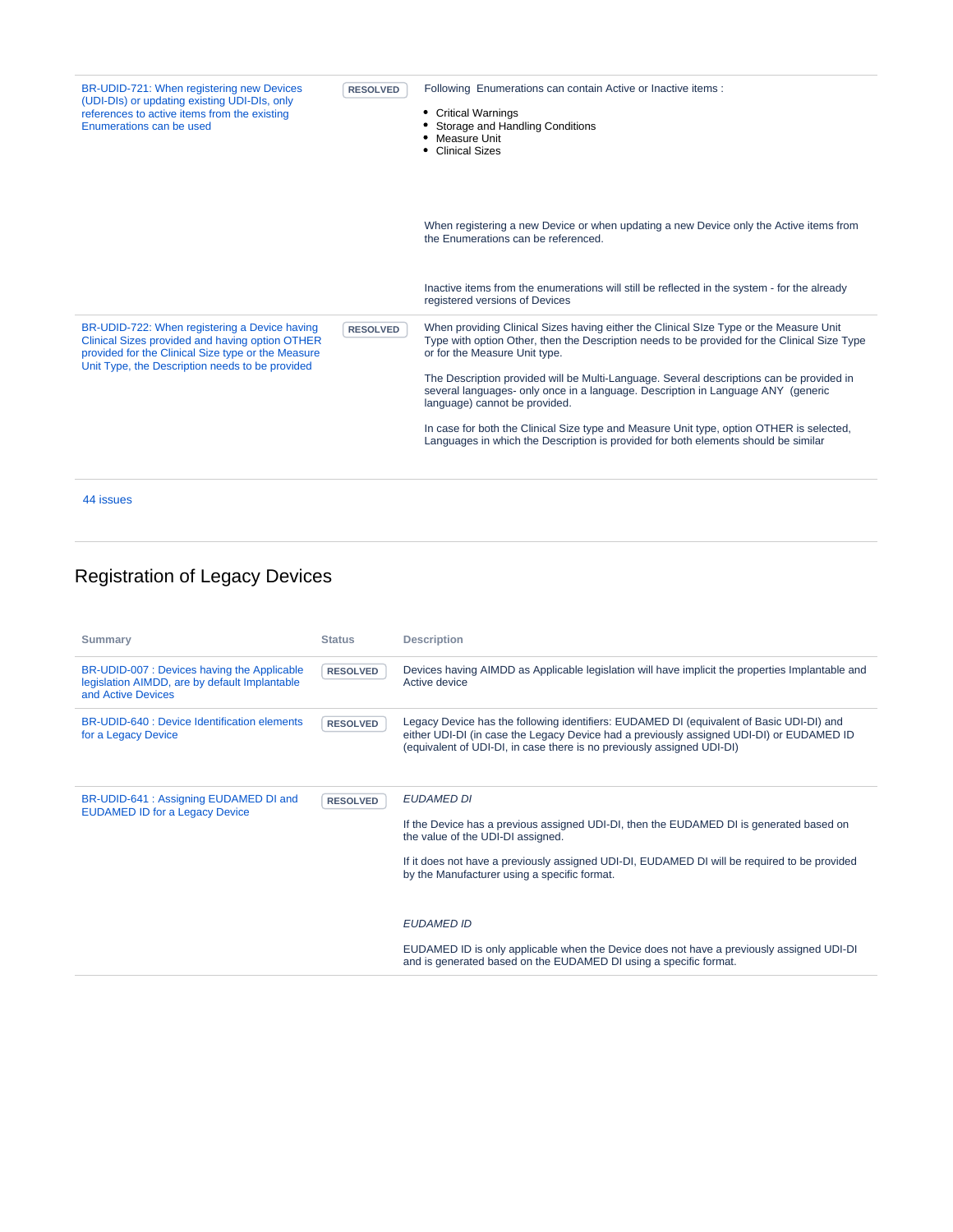| BR-UDID-642: Format for generating the<br><b>EUDAMED DI</b>                                                              | <b>RESOLVED</b> | Format of EUDAMED DI when generated based on the UDI-DI is : B- (UDI-DI value).                                                                                                                                                      |
|--------------------------------------------------------------------------------------------------------------------------|-----------------|--------------------------------------------------------------------------------------------------------------------------------------------------------------------------------------------------------------------------------------|
|                                                                                                                          |                 | Format of EUDAMED DI when provided (and not generated based on the EUDAMED ID): B-DD<br>$(1-21)X1X2$<br>where                                                                                                                        |
|                                                                                                                          |                 | • DD is the Device identification provided by the Manufacturer and should have a maximum of<br>21 characters.<br>• X1X2 are the check-digit values, calculated based on the values previously provided.                              |
|                                                                                                                          |                 | As a best practice the Device identification provided by the Manufacturer should contain also<br>the Manufacturer SRN                                                                                                                |
|                                                                                                                          |                 | Note: Algorithm for the calculation of X1 and X2 check digits is available in a separate<br>documentation                                                                                                                            |
| BR-UDID-643: Format for generating the<br><b>EUDAMED ID</b>                                                              | <b>RESOLVED</b> | Format of EUDAMED ID (generated based on the EUDAMED DI) is: D-(EUDAMED DI).                                                                                                                                                         |
| BR-UDID-644 : Issuing Entity for EUDAMED<br><b>DI and EUDAMED ID</b>                                                     | <b>RESOLVED</b> | Issuing Entity for a EUDAMED DI or EUDAMED ID will be by automatically 'EUDAMED'                                                                                                                                                     |
| BR-UDID-648 : Only one EUDAMED DI and<br><b>EUDAMED ID/UDI-DI</b>                                                        | <b>RESOLVED</b> | For a Legacy Device there can be only one EUDAMED DI and one EUDAMED DI/UDI-DI                                                                                                                                                       |
| BR-UDID-673 : Member States were the<br>Device is made available in the Country (<br><b>AIMDD Legislation) Mandatory</b> | <b>RESOLVED</b> | When the Device has Applicable Legislation AIMDD, the Manufacturer will be required to<br>provide EU countries were the Device is made available when entering Device Data                                                           |
| BR-UDID-674 : Member States were the<br>Device is made available in the Country (<br><b>IVDD Legislation) Mandatory</b>  | <b>RESOLVED</b> | When the Device Risk Class is IVD Annex II List A, IVD Annex II List B and IVD devices for self-<br>testing the Manufacturer will be required to provide EU countries were the Device is made<br>available when entering Device Data |
| 9 issues                                                                                                                 |                 |                                                                                                                                                                                                                                      |

## Manage Devices and System or Procedure Packs

| <b>Summary</b>                                                                                              | <b>Status</b>   | <b>Description</b>                                                                                                                                                                                                                                                                                                                    |
|-------------------------------------------------------------------------------------------------------------|-----------------|---------------------------------------------------------------------------------------------------------------------------------------------------------------------------------------------------------------------------------------------------------------------------------------------------------------------------------------|
| BR-UDID-048 : Update version 1 of the Basic<br>UDI DI (EUDAMED DI) or UDI-DI (EUDAMED<br>ID) in Draft State | <b>RESOLVED</b> | When updating version 1 of a Basic UDI-DI (EUDAMED DI) in state [Draft], or a UDI-DI<br>(EUDAMED ID) in state [Draft] (Basic UDI-DI/ EUDAMED DI being also in Draft state) all the<br>fields associated to the Basic UDI (EUDAMED DI), UDI-DI (EUDAMED ID) and associated<br>elements can be updated, with the following exceptions : |
|                                                                                                             |                 | Basic UDI-DI value:<br>٠<br>• Applicable Legislation;<br>• Is it a System which is a Device in itself, Procedure pack which is a Device in itself;<br>$\bullet$ Is it a Kit:<br>• Special Device type ;                                                                                                                               |
| BR-UDID-052 : Information completed for Sub-<br>statuses Recall and FSCA initiated                          | <b>RESOLVED</b> | When setting manually the Sub-status of Device to Recall the following elements will be<br>required to be completed by the Manufacturer:                                                                                                                                                                                              |
|                                                                                                             |                 | • Start Date when the Sub status is registered;<br>End Date (optional to be completed - is provided at a later moment)<br>Description/Comments (optional);<br>• Precision:<br>• Scope:                                                                                                                                                |
|                                                                                                             |                 | When setting manually the Sub-status of Device to FSCA (Field Safety Corrective action)<br>Initiated, the following elements will be required to be completed by the Manufacturer:                                                                                                                                                    |
|                                                                                                             |                 | • Start Date when the Substatus is registered;<br>End Date (optional to be completed - is provided at a later moment)<br>• Description/Comments (required in case of FSCA)                                                                                                                                                            |
|                                                                                                             |                 | When the Substatus will be set up automatically for the Device from the Vigilance module, the<br>link with the FSN will be stored together with the Sub-status.                                                                                                                                                                       |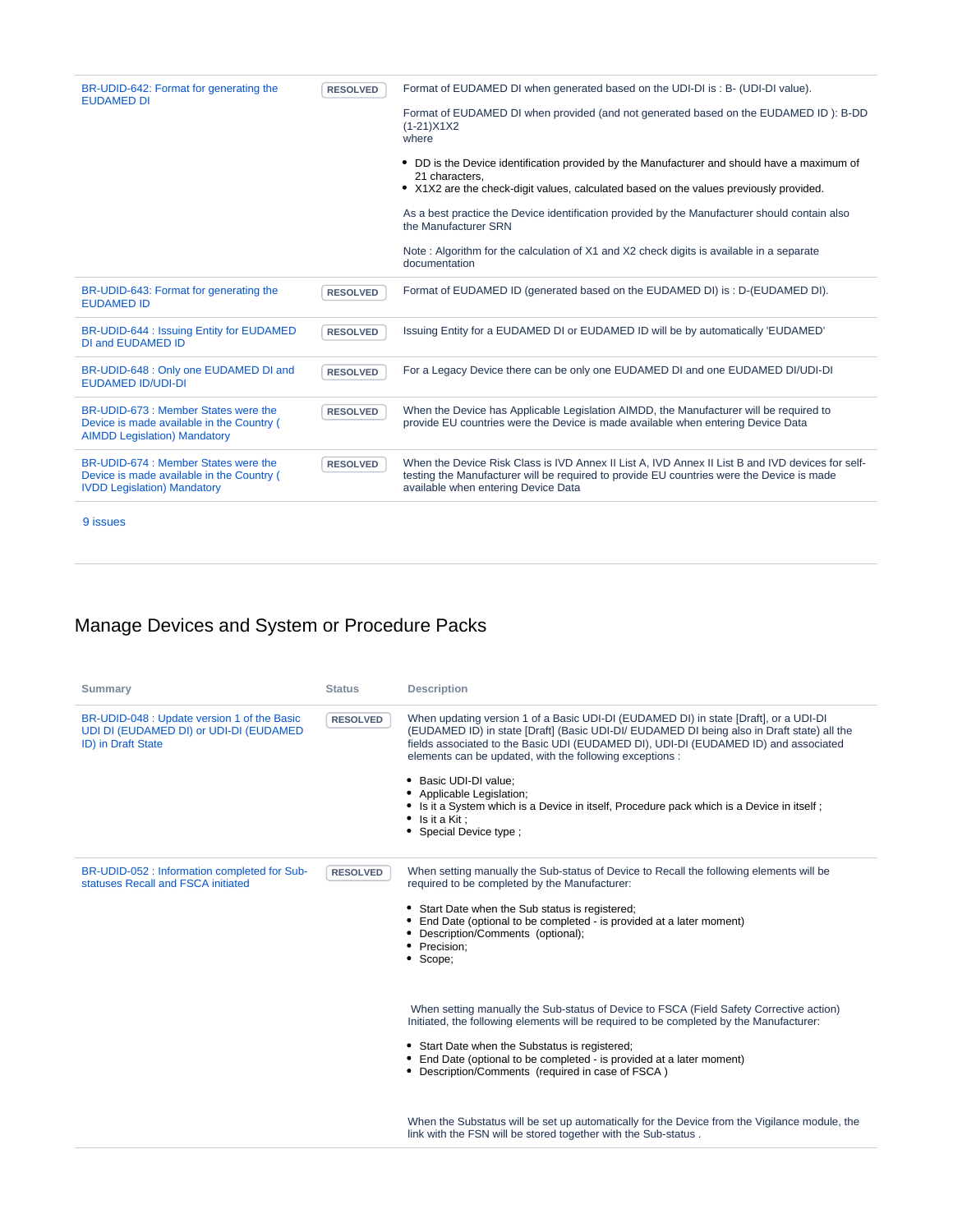| BR-UDID-107 : Deleting a version                                                                                                                        | <b>RESOLVED</b> | Delete operation can be performed only for Basic UDI-DI (/ EUDAMED DI) and/or UDI-DI (<br>/EUDAMED ID) versions which are in the state [DRAFT] or [SUBMITTED].                                                                                                                                                                                                                        |
|---------------------------------------------------------------------------------------------------------------------------------------------------------|-----------------|---------------------------------------------------------------------------------------------------------------------------------------------------------------------------------------------------------------------------------------------------------------------------------------------------------------------------------------------------------------------------------------|
|                                                                                                                                                         |                 | If the UDI-DI (EUDAMED ID) deleted is the last UDI-DI (EUDAMED ID) associated to a Basic<br>UDI (EUDAMED DI) not in state [Registered], also the Basic UDI-DI (EUDAMED DI) will be<br>deleted                                                                                                                                                                                         |
| BR-UDID-114 : Comments entered when the<br>Status of the Device is changed                                                                              | <b>RESOLVED</b> | When the Status of the Device is changed, the Manufacturer will have the possibility (optional)<br>to provide a Comment regarding that Status change                                                                                                                                                                                                                                  |
| BR-UDID-430 : Updating the Container<br>Package Information                                                                                             | <b>RESOLVED</b> | Details regarding Container Package Information can be updated without creating a new<br>version of the UDI-DI (EUDAMED ID).                                                                                                                                                                                                                                                          |
| BR-UDID-617 : Update version 1 of the UDI DI<br>(EUDAMED ID) in state [Draft] when Basic<br>UDI (EUDAMED DI) is in state [Submitted] or<br>[Registered] | <b>RESOLVED</b> | When updating version 1 of the UDI- DI (EUDAMED ID) in state [Draft], changes can be<br>performed to all fields from UDI-DI and associated data: Product Designer, Market Information<br>or Package Structure.                                                                                                                                                                        |
| BR-UDID-622 : Restriction on Discarding a<br><b>Basic UDI-DI</b>                                                                                        | <b>RESOLVED</b> | A Basic UDI-DI cannot be discarded if it is referenced in other places of the system, such<br>as Certificates or Vigilance reports.                                                                                                                                                                                                                                                   |
| BR-UDID-624 : Discarding Registered UDI-DI<br>(EUDAMED ID)                                                                                              | <b>RESOLVED</b> | Discarding UDI-DI (EUDAMED ID) can be performed for UDI-DI (EUDAMED ID) in state<br>Registered (for Devices or System or Procedure Packs).                                                                                                                                                                                                                                            |
|                                                                                                                                                         |                 | When discarding a UDI-DI (EUDAMED ID) the states of all the versions of the UDI-DI<br>(EUDAMED ID) will be 'Discarded' (state of the version set to Discarded).                                                                                                                                                                                                                       |
|                                                                                                                                                         |                 | If the UDI-DI is the last UDI-DI Registered for a Basic UDI, the last Basic UDI will be also<br>Discarded (state of the version set to Discarded).                                                                                                                                                                                                                                    |
|                                                                                                                                                         |                 | Note:                                                                                                                                                                                                                                                                                                                                                                                 |
|                                                                                                                                                         |                 | Disacard operation acts as a logical Delete.                                                                                                                                                                                                                                                                                                                                          |
|                                                                                                                                                         |                 | A Basic UDI-DI (/EUDDAMED DI) and /or a UDI-DI (EUDAMED ID) which is set to the state<br>Discarded, are not seen on the Public site (are no longer active devices).                                                                                                                                                                                                                   |
|                                                                                                                                                         |                 | The Codes provided as Basic UDI-DI and/or UDI-DI can be reused in EUDAMED for<br>registering another Device                                                                                                                                                                                                                                                                           |
| BR-UDID-627 : Adding new Clinical<br>Investigations for a Basic UDI-DI (EUDAMED<br>DI) in status Registered                                             | <b>RESOLVED</b> | Adding new Clinical Investigation details for a Basic UDI-DI (EUDAMED DI) in status<br>Registered will be performed without creating a new version of the Basic UDI-DI (EUDAMED<br>DI) (Clinical Investigation entity is versioned independently of the Basic UDI/ EUDAMED DI).<br>Adding a new Clinical Investigation will create a new entity (version 1) of Clinical Investigation |
| BR-UDID-628 : Applying corrections for                                                                                                                  | <b>RESOLVED</b> | linked to Basic UDI-DI (EUDAMED DI)<br>Clinical Investigation Details can be Deleted (soft Delete) without creating a new version of the<br>Basic UDI-DI (EUDAMED DI).                                                                                                                                                                                                                |
| <b>Clinical Investigation details</b>                                                                                                                   |                 | Deleting the Clinical Investigation will set up the State of the Clinical Investigation to Discarded                                                                                                                                                                                                                                                                                  |
|                                                                                                                                                         |                 | Note: Soft Delete means that the State of the Clinical Investigation is set to 'Discarded', Clinical<br>Investigation will no longer be displayed in the UI, but the information still resides in EUDAMED<br>for auditing purposes.                                                                                                                                                   |
| <b>BR-UDID-629 : Update Product Designer</b>                                                                                                            | <b>RESOLVED</b> | Product Designer information can be updated only if it has been defined as an Organisation.                                                                                                                                                                                                                                                                                           |
|                                                                                                                                                         |                 | Details regarding Product Designer (Natural or Legal person who designed and manufactured<br>the device) can be updated without creating a new version of the UDI-DI (EUDAMED ID). Each<br>update of the Product Designer will create a new version.                                                                                                                                  |
| BR-UDID-630 : Update Market Information                                                                                                                 | <b>RESOLVED</b> | Details regarding Market Information (Countries were the device is made available on the<br>market) can be updated without creating a new version of the UDI-DI (EUDAMED ID).                                                                                                                                                                                                         |
|                                                                                                                                                         |                 | Each update of the Market Information will create a new version                                                                                                                                                                                                                                                                                                                       |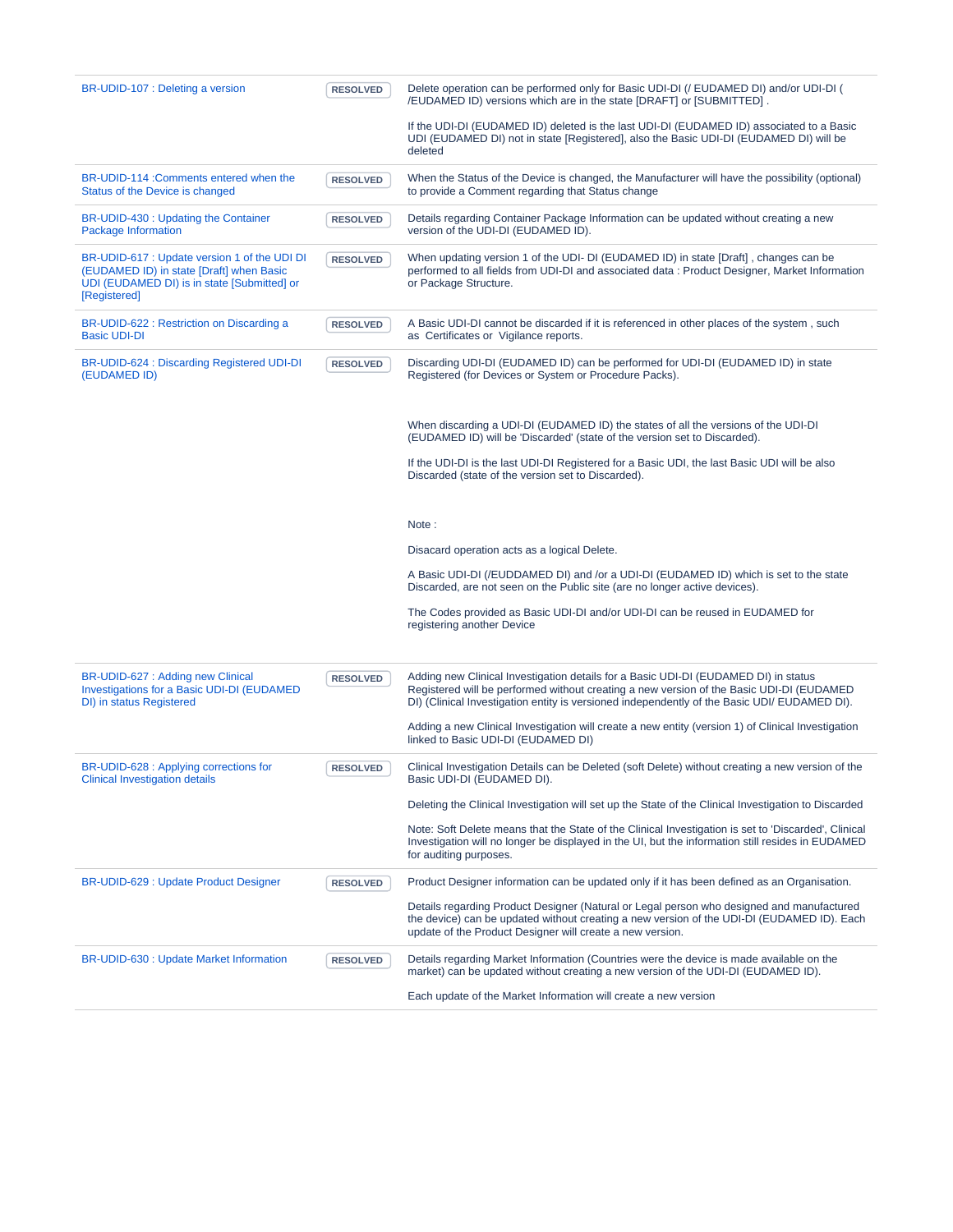| BR-UDID-632 : Update Container Package                                                        | <b>RESOLVED</b> | Updating the Container Package can be performed for a UDI-DI in status Registered without<br>creating a new version of the UDI-DI.                                                                                                                                                                                                 |
|-----------------------------------------------------------------------------------------------|-----------------|------------------------------------------------------------------------------------------------------------------------------------------------------------------------------------------------------------------------------------------------------------------------------------------------------------------------------------|
|                                                                                               |                 | When updating the Container Package structure, new elements can be added to the Container<br>Package structure or an update of the Status for an element for the Container Package can be<br>performed.                                                                                                                            |
|                                                                                               |                 | Changing the status of a Container Package element                                                                                                                                                                                                                                                                                 |
|                                                                                               |                 | Changing the Status of a Container Package element from 'On the market' to 'No longer on the<br>market' can be performed for any element in the hierarchy (having status 'On the market'), all<br>the children of that element (all lower elements in the hierarchy) having automatically the<br>status 'No longer on the market'. |
|                                                                                               |                 | Changing the Status of a Container Package element from 'No longer on the market' to 'On the<br>market' can be performed for the highest element in the hierarchy having the status 'No longer<br>on the market'. No update of the statuses for the lower elements in the hierarchy is performed                                   |
| BR-UDID-685: Editing a version of the Basic<br>UDI-DI (/EUDAMED DI) or UDI-DI(/EUDAMED<br>ID) | <b>RESOLVED</b> | Edit operation can be performed for Basic UDI-DI (/ EUDAMED DI) and/or UDI-DI (/EUDAMED<br>ID) versions which have the state in [DRAFT].                                                                                                                                                                                           |
|                                                                                               |                 | Note:                                                                                                                                                                                                                                                                                                                              |
|                                                                                               |                 | Creating a new version for the Basic UDI-DI/ EUDAMED DI or UDI-DI/EUDAMED ID being in<br>Registered state will not be possible if a higher version in state Draft is available (if the last<br>version of the Basic UDI-DI/ EUDAMED DI or UDI-DI/EUDAMED ID is in state Draft).                                                    |
| BR-UDID-686 : Version history                                                                 | <b>RESOLVED</b> | In the version history for an element all the versions in [Registered] state will be displayed,<br>with the exception of the last (current) one.                                                                                                                                                                                   |
|                                                                                               |                 |                                                                                                                                                                                                                                                                                                                                    |

#### Certificate Rules

| <b>Summary</b>                                                                                                                                                          | <b>Status</b>   | <b>Description</b>                                                                                                                                                                                                                                                                                                                                                                                                                                                                                                                                                                                                                                                                                                                                                                                                                                                                                                                                                                                                                                                                                                                                                                                                                                                                                                                                                                                                                                                                                                                                                                                                                                                                                                                                            |
|-------------------------------------------------------------------------------------------------------------------------------------------------------------------------|-----------------|---------------------------------------------------------------------------------------------------------------------------------------------------------------------------------------------------------------------------------------------------------------------------------------------------------------------------------------------------------------------------------------------------------------------------------------------------------------------------------------------------------------------------------------------------------------------------------------------------------------------------------------------------------------------------------------------------------------------------------------------------------------------------------------------------------------------------------------------------------------------------------------------------------------------------------------------------------------------------------------------------------------------------------------------------------------------------------------------------------------------------------------------------------------------------------------------------------------------------------------------------------------------------------------------------------------------------------------------------------------------------------------------------------------------------------------------------------------------------------------------------------------------------------------------------------------------------------------------------------------------------------------------------------------------------------------------------------------------------------------------------------------|
| BR-UDID-056 : Creating the<br>link between Device (Basic UDI-<br><b>DI</b> ) and Certificate                                                                            | <b>RESOLVED</b> | The link between the Basic UDI-DI and the Certificate will be created automatically when the Notified Body<br>registers a Certificate referencing the Basic UDI-DI in its scope (inside the Certificate Scope).<br>Note:                                                                                                                                                                                                                                                                                                                                                                                                                                                                                                                                                                                                                                                                                                                                                                                                                                                                                                                                                                                                                                                                                                                                                                                                                                                                                                                                                                                                                                                                                                                                      |
|                                                                                                                                                                         |                 | If inside the Certificate Scope, the Basic UDI-DI is not directly referenced, no link is created between the<br>Certificate and the Device (Basic UDI-DI)                                                                                                                                                                                                                                                                                                                                                                                                                                                                                                                                                                                                                                                                                                                                                                                                                                                                                                                                                                                                                                                                                                                                                                                                                                                                                                                                                                                                                                                                                                                                                                                                     |
| BR-UDID-109 : Register<br>Certificate Information when<br>Submitting the BASIC UDI-DI<br>/UDI-DI and device information<br>for Devices subject to Article<br>29.3 (MDR) | <b>RESOLVED</b> | When submitting the BASIC UDI DI / UDI DI data, for a device that is subject to Article 29.3 (MDR<br>Legislation), user will be required to specify:<br>• Type of product certificate associated with the device;<br>• Notified Body that issued the Certificate;<br>Certificate ID of the Certificate (optional);<br>• Revision Number (optional);<br>For MDR Devices having device Risk Class III or IIb implantable and non sutures (implantable = true and<br>Sutures, Staples=false) - user will be required to manually provide the Type of Certificate (Technical<br>Documentation Examination Certificate or Type Examination Certificate) the Notified Body Id of the Notified<br>Body that issued the Certificate and optional the Certificate ID of the Certificate and the Revision Number.<br>For MDR Devices having device Risk Class IIb non implantable (implantable = false) or Risk Class IIb<br>implantable which are sutures (implantable = true and Staples, Sutures= true) - user will be required to specify<br>if a Technical Documentation Examination Certificate is covering the Device and if yes provide the Notified<br>Body Id of the Notified Body that issued the Certificate and optional the Certificate ID of the Certificate and the<br>Revision Number. If the Technical Documentation Examination certificate is not applicable, certificate<br>information will not be provided.<br>After the Submission of information, the BASIC UDI DI and UDI DI status will be set to Submitted until the<br>Device Data is Confirmed by the Notified Body (when registering the Certificate). After the confirmation is<br>given by the Notified Body, the state of Basic UDI-DI and UDI-DIs linked to it is set to Registered. |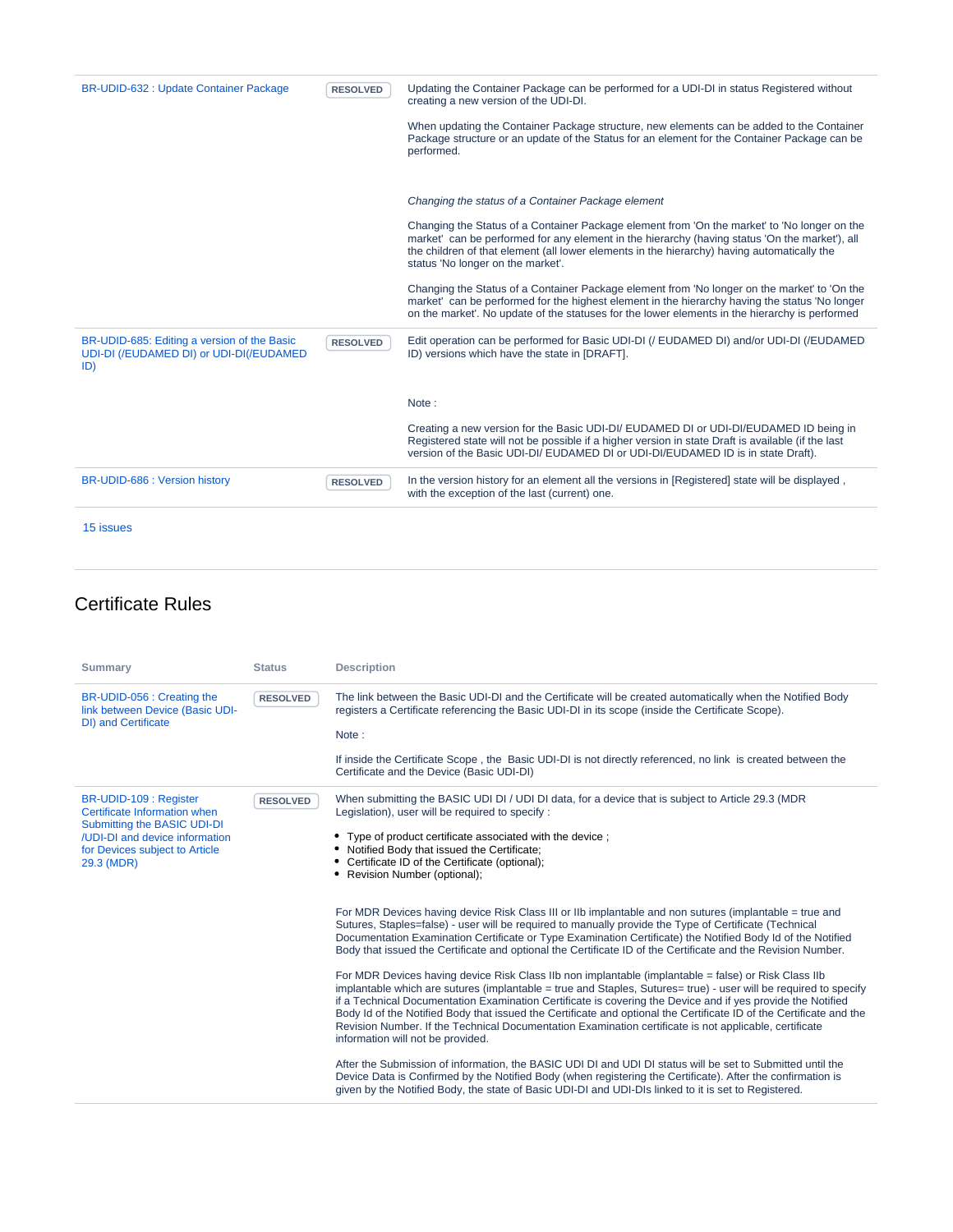| BR-UDID-110 : Register<br>Certificate Information when<br>Submitting the BASIC UDI and<br><b>UDI DI information for Devices</b><br>subject to Article 26.2 (IVDR) | <b>RESOLVED</b> | When submitting the BASIC UDI DI / UDI DI data, for a device that is subject to Article 26.2 (IVDR<br>Legislation), user will be required to specify:                                                                                                                                                                                                                                                                                                                                                                                |
|-------------------------------------------------------------------------------------------------------------------------------------------------------------------|-----------------|--------------------------------------------------------------------------------------------------------------------------------------------------------------------------------------------------------------------------------------------------------------------------------------------------------------------------------------------------------------------------------------------------------------------------------------------------------------------------------------------------------------------------------------|
|                                                                                                                                                                   |                 | • Type of product certificate associated with the device ;<br>• Notified Body that issued the Certificate;<br>• Certificate ID of the Certificate (optional);<br>• Revision Number (optional);                                                                                                                                                                                                                                                                                                                                       |
|                                                                                                                                                                   |                 | For IVDR Devices having device Risk Class D or C being for self or near patient testing (self testing = Yes or<br>near patient testing=Yes) - user will be required to manually provide the Type of Certificate (Technical<br>Documentation or Type Examination Certificate) the Notified Body Id of the Notified Body that issued the<br>Certificate and optional the Certificate ID of the Certificate and the Revision Number.                                                                                                    |
|                                                                                                                                                                   |                 | For IVDR Devices having device Risk Class C not being for self or near patient testing (self testing = No and<br>near patient testing = No) - user will be required to manually provide the details of the Type Examination<br>certificate (if applicable) - the Notified Body Id of the Notified Body that issued the Certificate and optional the<br>Certificate ID of the Certificate and the Revision Number. If the Type Examination certificate is not<br>applicable, , certificate information will not be provided.          |
|                                                                                                                                                                   |                 | For IVDR Devices having device Risk Class B being for self or near patient testing (self testing = Yes or near<br>patient testing = Yes) - user will be required to manually provide the details of the Technical Documentation<br>certificate (if applicable) - the Notified Body Id of the Notified Body that issued the Certificate and optional the<br>Certificate ID of the Certificate and the Revision Number. If the Technical Documentation certificate is not<br>applicable, certificate information will not be provided. |
|                                                                                                                                                                   |                 | After the Submission of information, the BASIC UDI DI and UDI DI status will be set to Submitted until the<br>Device Data is Confirmed by the Notified Body (when registering the Certificate). After the confirmation is<br>given by the Notified Body, the state of Basic UDI-DI and UDI-DIs linked to it is set to Registered.                                                                                                                                                                                                    |
| BR-UDID-113 :Directive<br>Certificates applicable                                                                                                                 | <b>RESOLVED</b> | In case of Devices having the Applicable Legislation MDD, AIMDD or IVDD, the Manufacturer must/shall<br>specify the Directive Certificate that covers the Device by entering:                                                                                                                                                                                                                                                                                                                                                        |
|                                                                                                                                                                   |                 | • Certificate Type;<br>• Notified Body Identification of the Notified Body that issued the Certificate;<br>• Certificate ID of the Directive Certificate;<br>• Certificate Issue Date ;<br>• Certificate Expiry Date;                                                                                                                                                                                                                                                                                                                |
|                                                                                                                                                                   |                 | Providing Certificate information is optionally for MDD Class I Legacy Devices (with the exception of<br>Measuring function ones) and for IVDD Devices having the risk class General.                                                                                                                                                                                                                                                                                                                                                |
|                                                                                                                                                                   |                 | Note:                                                                                                                                                                                                                                                                                                                                                                                                                                                                                                                                |
|                                                                                                                                                                   |                 | Directive Certificate details will not be provided by the Notified Bodies. Information provided by the<br>Manufacturer will not be validated by the Notified Body.                                                                                                                                                                                                                                                                                                                                                                   |
| 4 issues                                                                                                                                                          |                 |                                                                                                                                                                                                                                                                                                                                                                                                                                                                                                                                      |

#### Search and View

| Summary                                    | <b>Status</b>   | <b>Description</b>                                                                                                                                                                                                  |
|--------------------------------------------|-----------------|---------------------------------------------------------------------------------------------------------------------------------------------------------------------------------------------------------------------|
| <b>BR-UDID-691:</b><br><b>State filter</b> | <b>RESOLVED</b> | State filter is visible only for Authorised Representatives, Notified Bodies, Competent Authority and EC users. The filter<br>will allow the users to filter also (to view) the Devices in Submitted State.         |
|                                            |                 | Note:                                                                                                                                                                                                               |
|                                            |                 | When filtering criteria 'State' is not displayed in the list of filters, EUDAMED will bring all items having the state [Registered]                                                                                 |
|                                            |                 | In the case of Authorised Representative, the State filter in 'Submitted' will bring all Devices being in Submitted State to<br>which the AR is linked which correspond to the additional filters placed.           |
|                                            |                 | In the case of Competent Authority, Notified Body and EC, the State filter in 'Submitted' will bring all Devices being in<br>Submitted State existing in EUDAMED which correspond to the additional filters placed. |
|                                            |                 |                                                                                                                                                                                                                     |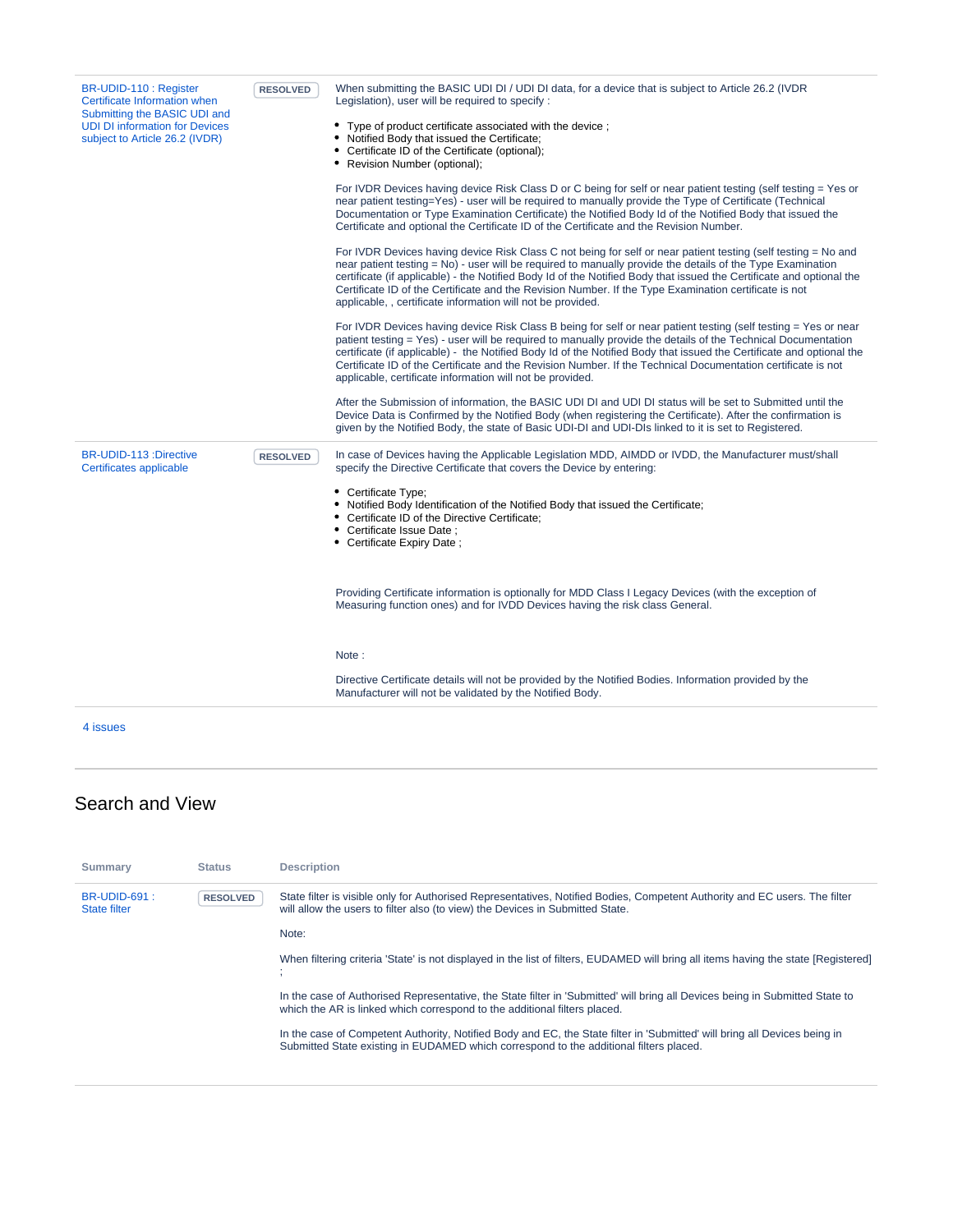| BR-UDID-692 : List<br>of Devices and<br><b>Systems and</b><br><b>Procedure Packs</b><br>returned   | <b>RESOLVED</b> | The Search and View list of Devices will return the latest versions in [Registered] state for Devices and Systems and<br>Procedure Packs, filtered accordingly to the filtering criteria's introduced by the users, except the situation in which the<br>State filter is applied with the value 'Submitted' (for Competent Authorities, Notified Bodies and EC users), case in which<br>Devices having the latest version in [Submitted] state are returned                                       |
|----------------------------------------------------------------------------------------------------|-----------------|---------------------------------------------------------------------------------------------------------------------------------------------------------------------------------------------------------------------------------------------------------------------------------------------------------------------------------------------------------------------------------------------------------------------------------------------------------------------------------------------------|
| <b>BR-UDID-693:</b><br>Device/ SPP details<br>presented in the<br><b>Search and View</b><br>screen | <b>RESOLVED</b> | The details displayed for a Device/ SPP will be the details of the latest version in [Registered] state of the UDI-DI<br>/EUDAMED ID and the latest versions in [Registered] state for all the associated elements: Basic UDI-DI, Market<br>Information, Product Designer, Clinical Investigation, Container Package Information, Device Certificate Information and<br>SSCP, linked to that version of UDI-DI/ EUDAMED ID.                                                                       |
|                                                                                                    |                 | If the Device (UDI-DI) is in Submitted state, details presented will be the details of the version in [Submitted] state and the<br>versions of Basic UDI-DI, Market Information, Product Designer, Clinical Investigation, Container Package Information,<br>Device Certificate Information, linked to that version of UDI-DI.                                                                                                                                                                    |
| <b>BR-UDID-694:</b><br><b>Search and View</b><br><b>Devices - Version</b><br>history               | <b>RESOLVED</b> | The Search and View list of Devices when searching also in historical versions, will return all versions in [Registered] stat<br>e for Devices and Systems and Procedure Packs, filtered accordingly to the filtering criteria's introduced by the users,<br>except the situation in which the State filter is applied with the value 'Submitted' (for Competent Authorities, Notified<br>Bodies and EC users), case in which Devices having the latest version in [Submitted] state are returned |

## Upload SS(C)P

| <b>Summary</b>                                                                                      | <b>Status</b>   | <b>Description</b>                                                                                                                                                                                     |
|-----------------------------------------------------------------------------------------------------|-----------------|--------------------------------------------------------------------------------------------------------------------------------------------------------------------------------------------------------|
| BR-UDID-710 : One Basic UDI-DI can only be<br>linked to one and only one SS(C)P                     | <b>RESOLVED</b> | One Basic UDI-DI can be linked to one and only one SS(C)P record.                                                                                                                                      |
| BR-UDID-711: Adding translations for a version of<br>the Master Document of an SS(C)P               | <b>RESOLVED</b> | Adding translations in different languages for an SS(C)P can be performed for validated<br>and not-validated Master Document versions.                                                                 |
|                                                                                                     |                 | Several translations can be added to a version of the Master Document.                                                                                                                                 |
|                                                                                                     |                 | There can be only one Translation document in a specific language linked to a version of<br>the Master Document. A Translation document cannot be in the language of the Master<br>Document.           |
|                                                                                                     |                 | Adding at least the translation in EN is required if the Master Document is not EN.                                                                                                                    |
|                                                                                                     |                 | Note: Performing corrections over the translations uploaded will be possible by Discarding<br>the initial document in a specific language and uploading again the correct document in that<br>language |
| BR-UDID-712: A new version of the SS(C)P<br>requires a new Master Document                          | <b>RESOLVED</b> | A new version of the SS(C)P requires a new version of the Master Document (a new<br>Master Document).                                                                                                  |
|                                                                                                     |                 | Only one Master Document can be attached to a version of the SS(C)P. Several<br>Translation (of the Master Document) can be added to the version of the SS(C)P                                         |
| BR-UDID-713: Received Date (from MF) cannot<br>be in future                                         | <b>RESOLVED</b> | Received Date (from MF) given for a SS(C)P translation document cannot be set in future                                                                                                                |
| BR-UDID-715: SS(C)P Reference Number                                                                | <b>RESOLVED</b> | Providing the SS(C)P Reference Number will be required when the SS(C)P is first<br>Registered and cannot be updated.                                                                                   |
|                                                                                                     |                 | The SS(C)P Reference Number is unique for a Manufacturer (for the Devices (Basic UDI-<br>DIs) of a Manufacturer).                                                                                      |
| BR-UDID-716: SS(C)P Revision Number                                                                 | <b>RESOLVED</b> | Providing the SS(C)P Revision Number will be required each time a new version of the<br>Master Document is created.                                                                                    |
|                                                                                                     |                 | The SS(C)P Revision number cannot be the same as previous versions for the same SS(C)<br>P Reference Number.                                                                                           |
| BR-UDID-719: Date when the version of the<br>Master Document has been issued cannot be in<br>future | <b>RESOLVED</b> | The Date when the version Master Document has been issued (Date issued), cannot be set<br>in future                                                                                                    |

[7 issues](https://citnet.tech.ec.europa.eu/CITnet/jira/secure/IssueNavigator.jspa?reset=true&jqlQuery=project+%3D+EUDAMEDMDR+AND+component+%3D+UDI+AND+labels+%3D+BR+AND+labels+%3D+Upload_SSCP+AND+status+in+%28Resolved%29+ORDER+BY+summary+ASC%2C+key+ASC+++&src=confmacro)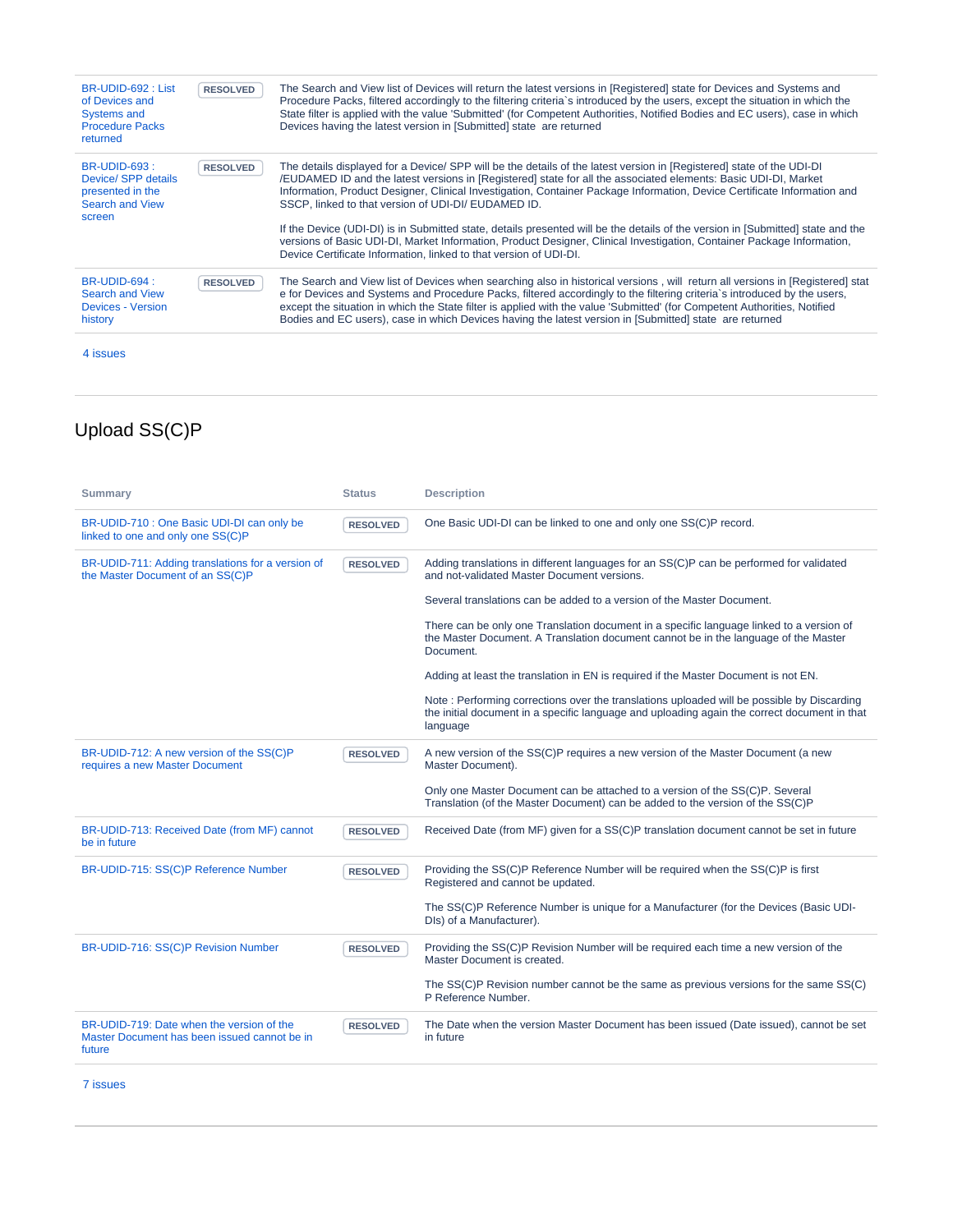#### Link Regulation Device to a Legacy Device

| <b>Summary</b>                                                                                 | <b>Status</b>   | <b>Description</b>                                                                                                                                                                                                                                                                                                                                                                                                                                                                                                                                                                                                                                                                                                                                                                                                                                                                                                                                                                                                                                                                                                                                                                                                                                                                            |
|------------------------------------------------------------------------------------------------|-----------------|-----------------------------------------------------------------------------------------------------------------------------------------------------------------------------------------------------------------------------------------------------------------------------------------------------------------------------------------------------------------------------------------------------------------------------------------------------------------------------------------------------------------------------------------------------------------------------------------------------------------------------------------------------------------------------------------------------------------------------------------------------------------------------------------------------------------------------------------------------------------------------------------------------------------------------------------------------------------------------------------------------------------------------------------------------------------------------------------------------------------------------------------------------------------------------------------------------------------------------------------------------------------------------------------------|
| <b>BR-UDID-702 Consistency checks</b><br>performed when linking Devices                        | <b>RESOLVED</b> | When creating a link between a Legacy and a Regulation Device, EUDAMED will perform a series of<br>checks between the properties of the Regulation and Legacy Device. Performing the link is possible in<br>case no issues are identified after performing these checks.                                                                                                                                                                                                                                                                                                                                                                                                                                                                                                                                                                                                                                                                                                                                                                                                                                                                                                                                                                                                                      |
|                                                                                                |                 | 1. The link between a Regulation and a Legacy Device can be created only for Devices of the same<br>Manufacturer (same SRN);                                                                                                                                                                                                                                                                                                                                                                                                                                                                                                                                                                                                                                                                                                                                                                                                                                                                                                                                                                                                                                                                                                                                                                  |
|                                                                                                |                 | 2. The link between a Regulation and a Legacy Device can be created only for Devices having similar<br>(compatible) Applicable Legislation:                                                                                                                                                                                                                                                                                                                                                                                                                                                                                                                                                                                                                                                                                                                                                                                                                                                                                                                                                                                                                                                                                                                                                   |
|                                                                                                |                 | • MDD, AIMDD (Legacy Device) <-> MDR (Regulation)<br>• IVDD (Legacy Device) <-> IVDR (Regulation)                                                                                                                                                                                                                                                                                                                                                                                                                                                                                                                                                                                                                                                                                                                                                                                                                                                                                                                                                                                                                                                                                                                                                                                             |
|                                                                                                |                 | 3. Properties for which the values need to be consistent between the Regulation and Legacy Device<br>Basic UDI:                                                                                                                                                                                                                                                                                                                                                                                                                                                                                                                                                                                                                                                                                                                                                                                                                                                                                                                                                                                                                                                                                                                                                                               |
|                                                                                                |                 | • Is it a System which is a Device in itself, Procedure pack which is a Device in itself (MDR/MDD,<br>AIMDD):<br>• Is it a Kit (IVDR/IVDD);<br>• Special Device Type (MDR/MDD, AIMDD IVDR/IVDD);<br>• Active Device (MDR/MDD, AIMDD);<br>• Device Intended to administer and/or Remove medicinal product (MDR/MDD, AIMDD);<br>• Implantable (MDR/MDD, AIMDD);<br>• Measuring Function (MDR/MDD, AIMDD);<br>• Reusable Surgical Instruments (MDR/MDD, AIMDD);<br>• Companion Diagnostic (IVDR/IVDD);<br>• Near Patient Testing (IVDR/IVDD);<br>• Patient Self Testing (IVDR/IVDD);<br>• Reagent (IVDR/IVDD);<br>• Professional Testing (IVDR/IVDD);<br>• Instrument (IVDR/IVDD);<br>• Tissues and cells - Presence of human tissues or cells, or their derivates (MDR/MDD, AIMDD IVDR<br>/IVDD);<br>• Tissues and cells - Presence of animal tissues or Cells, or their derivates (MDR/MDD, AIMDD IVDR<br>/IVDD);<br>• Tissues and cells - Presence of cells or substances of microbial origin (IVDR/IVDD);<br>• Presence of a substance which, if used separately, may be considered to be a medicinal product<br>derived from human blood or plasma (MDR/MDD, AIMDD);<br>• Presence of substance which, if used separately, may be considered to be a medicinal product (MDR<br>/MDD,AIMDD); |
|                                                                                                |                 | UDI-DI:<br>• Containing latex (MDR/MDD, AIMDD);<br>• Labelled as single use (MDR/MDD, AIMDD IVDR/IVDD);<br>• Device labelled sterile (MDR/MDD, AIMDD IVDR/IVDD);                                                                                                                                                                                                                                                                                                                                                                                                                                                                                                                                                                                                                                                                                                                                                                                                                                                                                                                                                                                                                                                                                                                              |
|                                                                                                |                 | • Need for sterilisation before use (MDR/MDD, AIMDD IVDR/IVDD);<br>• Reprocessesed single use device (MDR/MDD, AIMDD);                                                                                                                                                                                                                                                                                                                                                                                                                                                                                                                                                                                                                                                                                                                                                                                                                                                                                                                                                                                                                                                                                                                                                                        |
| BR-UDID-704 Only one Legacy<br>Device can be linked to a Regulation<br>Device (and vice versa) | <b>RESOLVED</b> | A Regulation device (UDI-DI) can be linked to only one Legacy device (and vice-versa)                                                                                                                                                                                                                                                                                                                                                                                                                                                                                                                                                                                                                                                                                                                                                                                                                                                                                                                                                                                                                                                                                                                                                                                                         |
| 2 issues                                                                                       |                 |                                                                                                                                                                                                                                                                                                                                                                                                                                                                                                                                                                                                                                                                                                                                                                                                                                                                                                                                                                                                                                                                                                                                                                                                                                                                                               |

# UDI Device - Data Exchange Business Rules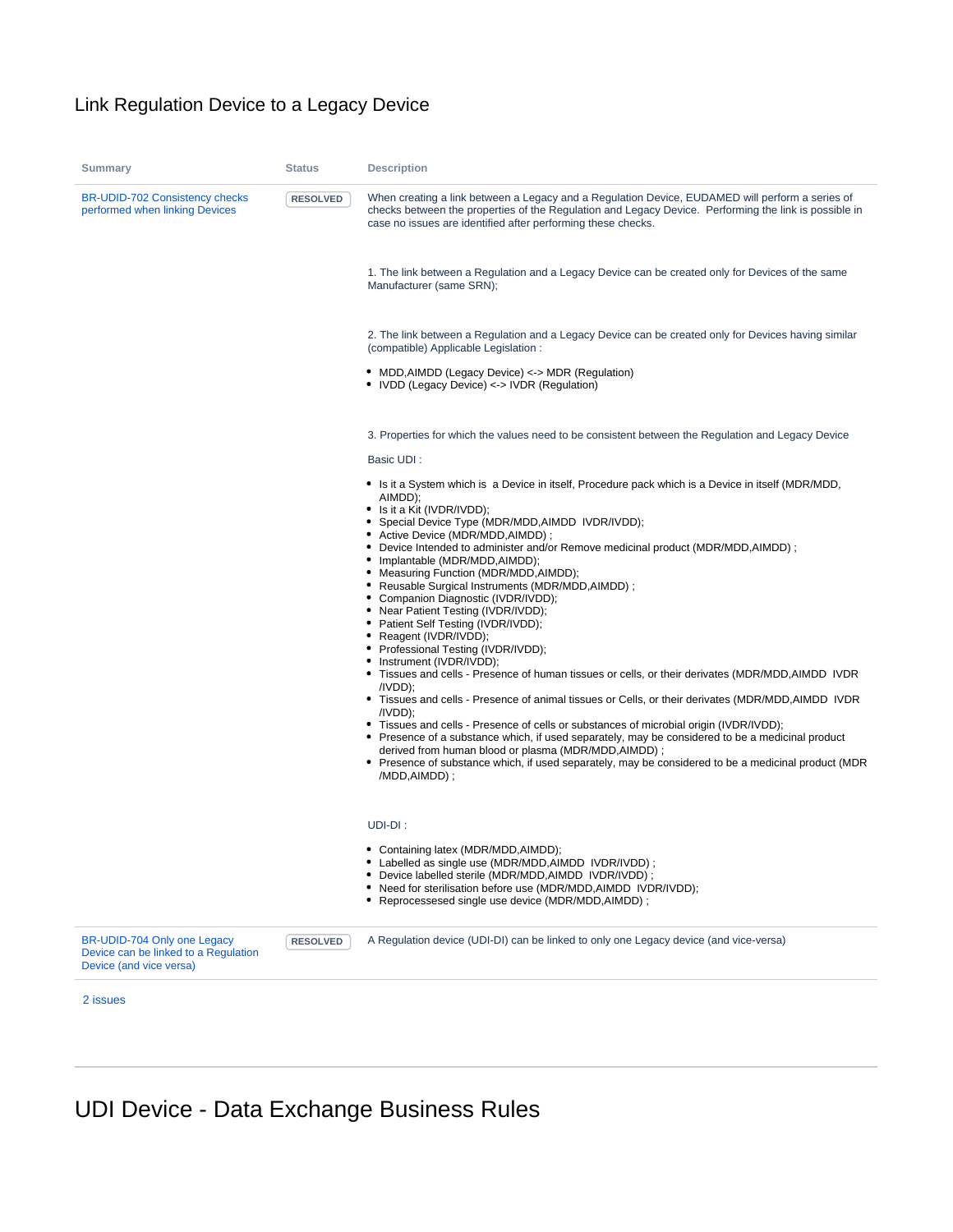## Upload Devices and System or Procedure Packs

| <b>Summary</b>                                                                                                             | <b>Status</b>   | <b>Description</b>                                                                                                                                                                                                                                                                                                                                                                                                                                                                                                                                                                                                                                                                                                                                                                                                                                                                                                                                                                                                                                          |
|----------------------------------------------------------------------------------------------------------------------------|-----------------|-------------------------------------------------------------------------------------------------------------------------------------------------------------------------------------------------------------------------------------------------------------------------------------------------------------------------------------------------------------------------------------------------------------------------------------------------------------------------------------------------------------------------------------------------------------------------------------------------------------------------------------------------------------------------------------------------------------------------------------------------------------------------------------------------------------------------------------------------------------------------------------------------------------------------------------------------------------------------------------------------------------------------------------------------------------|
| BR-DTX-UDI-009 : Upload registered Basic UDI/EUDAMED DI<br>information                                                     | <b>RESOLVED</b> | As a Manufacturer EU MF, Non-EU MF (MF Confirmer/DTX) a user must be<br>able to upload a list of registered Basic UDIs/ EUDAMED DIs information for a<br>Device.                                                                                                                                                                                                                                                                                                                                                                                                                                                                                                                                                                                                                                                                                                                                                                                                                                                                                            |
|                                                                                                                            |                 | As a Producer PR (PR Confirmer/DTX), a user must be able to upload a list of<br>registered Basic UDIs for a System or Procedure Pack.                                                                                                                                                                                                                                                                                                                                                                                                                                                                                                                                                                                                                                                                                                                                                                                                                                                                                                                       |
| BR-DTX-UDI-010 : Upload Device object structure (main entity<br>and related entities)                                      | <b>RESOLVED</b> | A Device upload object should contain the following:<br>• Basic UDI/EUDAMED DI information<br>• DeviceCertificateLink (optional)<br>• Clinical investigation link (optional)<br>• UDI-DI/EUDAMED ID information (at least one UDI-DI is required to be<br>submitted with the Basic UDI)<br>• Market Information (optional)<br>Product Designer (optional)<br>• Container Package information (optional - not applicable for Legacy<br>Devices)                                                                                                                                                                                                                                                                                                                                                                                                                                                                                                                                                                                                              |
|                                                                                                                            |                 | All the UDI-DIs referenced inside a Device object must reference the Basic<br><b>UDI from the Device</b>                                                                                                                                                                                                                                                                                                                                                                                                                                                                                                                                                                                                                                                                                                                                                                                                                                                                                                                                                    |
| BR-DTX-UDI-025 : Bulk upload of a Basic UDI/EUDAMED DI<br>and UDI-DI/EUDAMED ID list of entities                           | <b>RESOLVED</b> | As a Manufacturer EU MF, Non-EU MF or Proposer (MF CONFIRMER, PR<br>CONFIRMER), an authenticate EUDAMED user must be able to upload a list<br>of registered Basic UDI/EUDAMED DI and UDI-DI/EUDAMED ID information<br>using the dedicated EUDAMED web interface.                                                                                                                                                                                                                                                                                                                                                                                                                                                                                                                                                                                                                                                                                                                                                                                            |
| BR-DTX-UDI-032 : A Device/SPP can be submitted by a<br>Manufacturer/ Producer only in his name                             | <b>RESOLVED</b> | The Manufacturer or Producer for which the Device/ System or Procedure<br>Pack will be registered is the same as the one submitting the message.                                                                                                                                                                                                                                                                                                                                                                                                                                                                                                                                                                                                                                                                                                                                                                                                                                                                                                            |
|                                                                                                                            |                 | (DeviceBasicUDI.MFActorCode == Push::NodeType.nodeActorCode in case<br>of Devices or PRBasicUDI.PRActorCode == Push::NodeType.nodeActorCode<br>in case of System or Procedure Packs)                                                                                                                                                                                                                                                                                                                                                                                                                                                                                                                                                                                                                                                                                                                                                                                                                                                                        |
| BR-DTX-UDI-034 : New version is created when a new Basic<br>UDI/ EUDAMED DI or UDI-DI/EUDAMED ID entity is submitted       | <b>RESOLVED</b> | When a new (or an update of) Basic UDI/EUDAMED DI or UDI-DI/EUDAMED<br>ID entity is submitted in EUDAMED, a new version of the Basic UDI-DI<br>/EUDAMED DI or UDI-DI/ EUDAMED ID will be created (and of the associated<br>items).                                                                                                                                                                                                                                                                                                                                                                                                                                                                                                                                                                                                                                                                                                                                                                                                                          |
| BR-DTX-UDI-035 : Version state for the Basic UDI /<br>EUDAMED DI and UDI-DI/ EUDAMED ID submitted through<br>Data Exchange | <b>RESOLVED</b> | When a new entity (Basic UDI or UDI-DI) is submitted in EUDAMED for s<br>Regulation Device, the version state will be :<br>• SUBMITTED:<br>• (when Basic UDI is provided) if the Basic UDI-DI provided requires a<br>validation from NB<br>• (when UDI-DI is provided) if the UDI-DI provided is attached to a Basic<br>UDI being in the SUBMITTED state<br>• REGISTERED:<br>• (when Basic UDI is provided) if the Basic UDI-DI provided does not<br>require a validation from NB;<br>(when UDI-DI is provided) if the UDI-DI provided is attached to a Basic<br>UDI being in REGISTERED state<br>Basic UDI-DI and UDI-DI for System or Procedure Packs will have the state<br>REGISTERED when being submitted in EUDAMED.<br>EUDAMED DI and UDI-DI/ EUDAMED ID for Legacy Devices will have the<br>state REGISTERED when being submitted in EUDAMED.<br>When a new version of an entity (Basic UDI/ EUDMAED ID or UDI-DI<br>/EUDAMED DI) is submitted in EUDAMED, as a result of an update of that<br>entity, the version State will be always REGISTERED; |
| BR-UDID-718 : When the Product Designer is provided as an<br>Organisation, only one Organisation Name can be provided      | <b>RESOLVED</b> | When the Product Designer is provided as an Organisation, only one<br>Organisation Name can be provided and the Language in which is given must<br>be "ANY"                                                                                                                                                                                                                                                                                                                                                                                                                                                                                                                                                                                                                                                                                                                                                                                                                                                                                                 |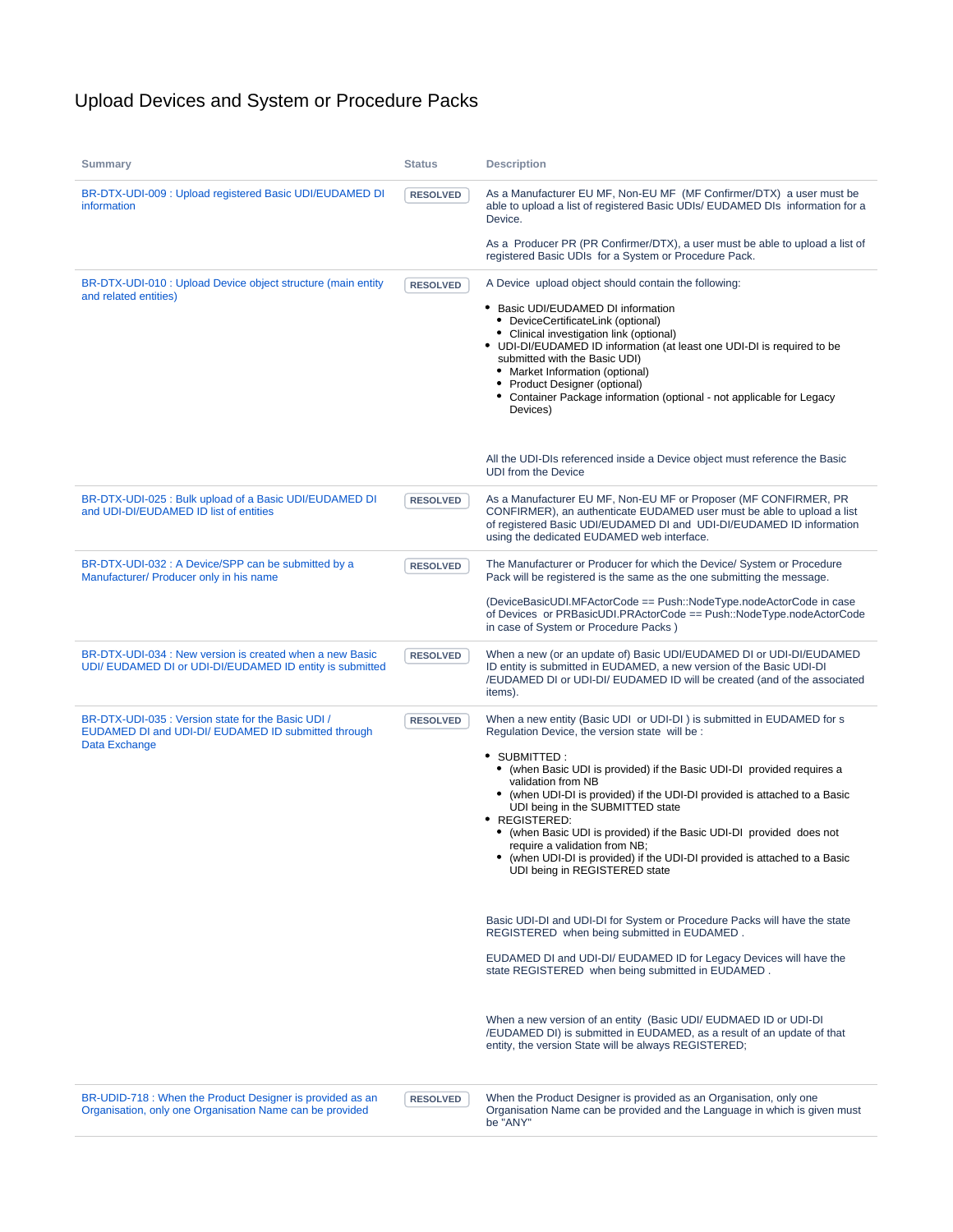| BR-DTX-UDI-077: Providing Comments in several languages<br>for Storage and Handling Conditions when uploading a Device<br>or System or Procedure Pack                                                                        | <b>RESOLVED</b> | If Storage/handling conditions type has value Other, comments can be<br>provided in several Languages.<br>For all other options (any other option selected in the Storage/handling<br>conditions type field), comments can be provided only in one language, having<br>the value "ANY"                                 |
|------------------------------------------------------------------------------------------------------------------------------------------------------------------------------------------------------------------------------|-----------------|------------------------------------------------------------------------------------------------------------------------------------------------------------------------------------------------------------------------------------------------------------------------------------------------------------------------|
| BR-DTX-UDI-078: Providing Comments in several languages<br>for Critical Warnings when uploading a Device or System or<br><b>Procedure Pack</b>                                                                               | <b>RESOLVED</b> | If Critical Warnings type (warning Value) has value Other, comments can be<br>provided in several Languages.                                                                                                                                                                                                           |
|                                                                                                                                                                                                                              |                 | For all other options (any other option selected in the Critical Warnings type<br>(warning Value) field), comments can be provided only in one language,<br>having the value "ANY"                                                                                                                                     |
| BR-DTX-UDI-079: Registeration of Devices (Regulation or<br>Legacy) can be performed only by the Manufacturer                                                                                                                 | <b>RESOLVED</b> | Only users associated with an Actor being of type Manufacturer can register<br>Devices (Regulation or Legacy)                                                                                                                                                                                                          |
| BR-DTX-UDI-080: Registeration of System or Procedure<br>Packs can be performed only by the Producer                                                                                                                          | <b>RESOLVED</b> | Only users associated with an Actor being of type Producer (System or<br>Procedure Pack Producers) can register System or Procedure Packs                                                                                                                                                                              |
| BR-DTX-UDI-084: Submitting Substances being of type<br>Medicinal product when uploading a Device                                                                                                                             | <b>RESOLVED</b> | Substances being Medicinal Products (Presence of a substance which, if used<br>separately, may be considered to be a medicinal product) can be submitted<br>only if the flag medicinalProductCheck from the Basic UDI (MDRBasicUDI) has<br>value True (medicinalProductCheck==TRUE)                                    |
| BR-DTX-UDI-085: Submitting Substances being of type<br>Human product when uploading a Device                                                                                                                                 | <b>RESOLVED</b> | Substances being Human Products (Presence of a substance which, if used<br>separately, may be considered to be a medicinal product derived from human<br>blood or human plasma) can be submitted only if the flag humanProductCheck<br>from the Basic UDI (MDRBasicUDI) has value True (humanProductCheck<br>$=$ TRUE) |
| BR-DTX-UDID-086 : When submitting a Device containing<br>Product Designer provided as an Organisation, information<br>about the GPS Coordinates, National Trade Registry and<br>Organisation Short Name must not be provided | <b>RESOLVED</b> | When the Product Designer is provided as an Organisation, information about<br>the GPS Coordinates, National Trade Registry and Organisation Short Name<br>must not be provided                                                                                                                                        |
| BR-DTX-UDID-087 : When submitting a Device having a<br>Product Designer either the SRN or the Organisation details<br>can be provided                                                                                        | <b>RESOLVED</b> | Product Designer can be given either as a reference to an existing<br>Manufacturer (SRN) or as Organisation details. (Either PDSRN or<br>the productDesignerOrganisation must be provided)                                                                                                                             |
| BR-DTX-UDID-088 : When submitting a Device,<br>CertificateLinks information cannot be provided                                                                                                                               | <b>RESOLVED</b> | CertificateLinks entities cannot be provided when registering the Device. They<br>contain the details of Certificates referencing the Device.                                                                                                                                                                          |
|                                                                                                                                                                                                                              |                 | Note: DeviceCertificateInformation entity contains the initial Certificate<br>Information provided by the Manufacturer with the Device                                                                                                                                                                                 |
| BR-DTX-UDID-089 : Properties that must not be provided (are<br>not applicable) when submitting a Legacy Device                                                                                                               | <b>RESOLVED</b> | When submitting a Legacy Device having the Applicable Legislation MDD or<br>AIMDD the following entities and properties cannot be submitted :                                                                                                                                                                          |
|                                                                                                                                                                                                                              |                 | • DeviceUDIDIDataType.deviceMarking ( Direct Marking DI or Unit of Use DI<br>information);<br>• DeviceUDIDIDataType.baseQuantity (base quantity of Device);                                                                                                                                                            |
|                                                                                                                                                                                                                              |                 | CMRSubstanceType or EndocrineSubstanceType (CMR and Endocrine<br>substances);                                                                                                                                                                                                                                          |
|                                                                                                                                                                                                                              |                 | • UDIDIDataType.productionIdentifier (Type of UDI-PI);<br>• MDRUDIDIData.annexXVINonMedicalDeviceTypes (attribute Annex XVI);<br>• UDIDIDataType.packages (Container Packages);                                                                                                                                        |
|                                                                                                                                                                                                                              |                 | When submitting a Legacy Device having the Applicable Legislation IVDD the<br>following entities and properties cannot be submitted :                                                                                                                                                                                  |
|                                                                                                                                                                                                                              |                 | • DeviceUDIDIDataType.deviceMarking (Direct Marking DI or Unit of Use DI<br>information);                                                                                                                                                                                                                              |
|                                                                                                                                                                                                                              |                 | • DeviceUDIDIDataType.baseQuantity (base quantity of Device);<br>• UDIDIDataType.productionIdentifier (Type of UDI-PI);<br>• UDIDIDataType.packages (Container Packages);                                                                                                                                              |
|                                                                                                                                                                                                                              |                 | Mentioned properties are only applicable in case of Regulation Devices.                                                                                                                                                                                                                                                |
|                                                                                                                                                                                                                              |                 | When submitting a Regulation Device having the Applicable Legislation MDR<br>or IVDR the following entities are required to be provided :                                                                                                                                                                              |
|                                                                                                                                                                                                                              |                 | • DeviceUDIDIDataType.baseQuantity (Base quantity of Device);<br>• UDIDIDataType.productionIdentifier (Type of UDI-PI);                                                                                                                                                                                                |
| BR-DTX-UDID-090 : Providing Language ANY for Language<br>specific fields in UDI Device Module                                                                                                                                | <b>RESOLVED</b> | When submitting a Device (Regulation or Legacy) or a System or Procedure<br>Pack in EUDAMED, language ANY can be used when submitting the following<br>property: Trade-Names.                                                                                                                                          |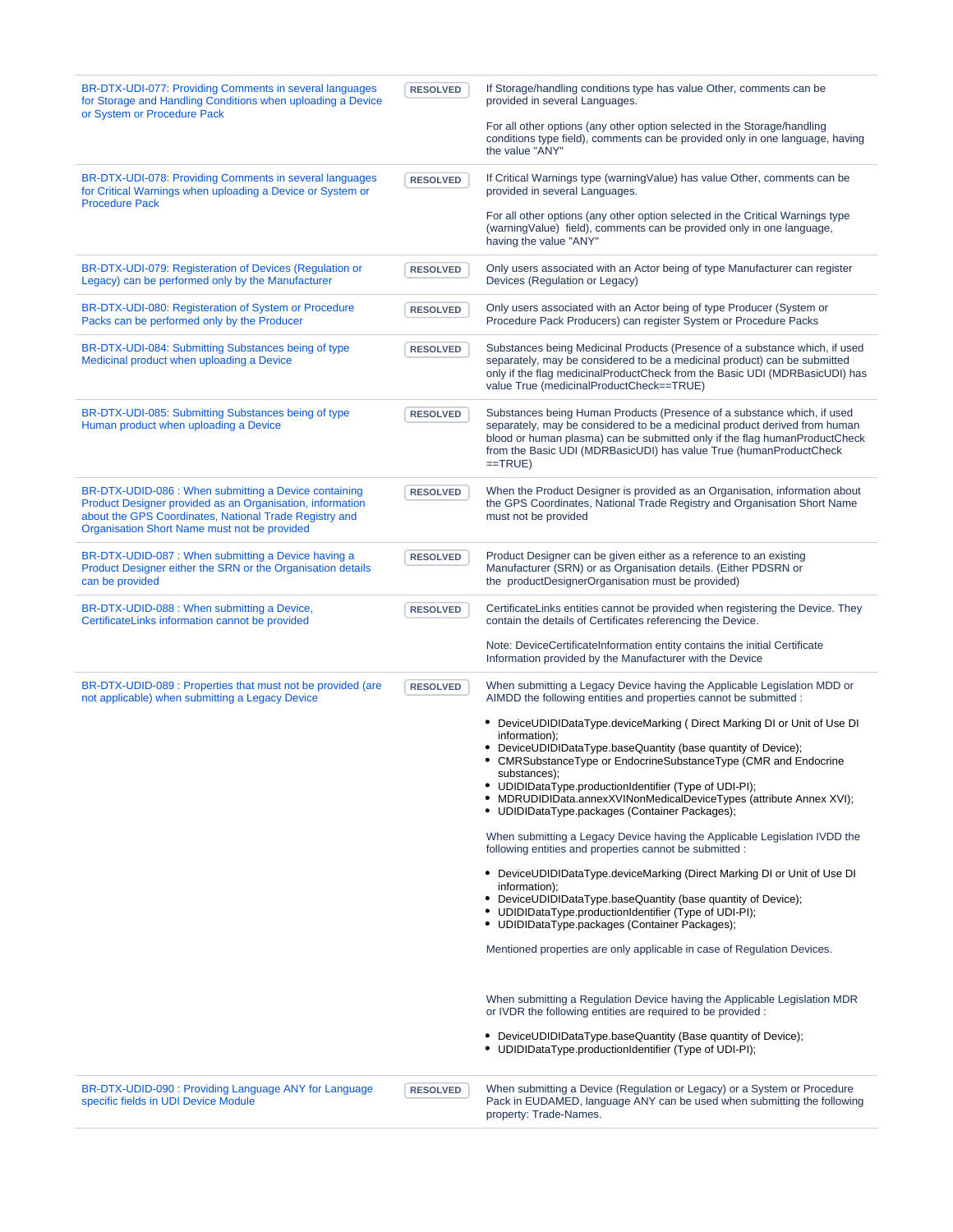| BR-DTX-UDID-091 : Providing Several entries in the same<br>Language                                      | <b>RESOLVED</b> | When submitting a Device (Regulation or Legacy) or a System or Procedure<br>Pack in EUDAMED, several Language-specific properties can be submitted.<br>For several of these properties, only one entry per language is acceptable.<br>Properties that accept only one entry per language :<br>• Additional product description<br>• Storage and Handling Condition Description - when option Other is selected;<br>• Critical Warnings - when option Other is selected;<br>• CMR substances - when EC or CAS Code is not provided<br>• Endocrine -discruption substances - when EC or CAS Code is not provided<br>• Presence of substances that may be considered to be a medicinal product-<br>when INN is not provided<br>• Presence of substances that may be considered to be a medicinal product<br>derived from human blood or plasma - when INN is not provided |
|----------------------------------------------------------------------------------------------------------|-----------------|------------------------------------------------------------------------------------------------------------------------------------------------------------------------------------------------------------------------------------------------------------------------------------------------------------------------------------------------------------------------------------------------------------------------------------------------------------------------------------------------------------------------------------------------------------------------------------------------------------------------------------------------------------------------------------------------------------------------------------------------------------------------------------------------------------------------------------------------------------------------|
|                                                                                                          |                 | Device Trade-Name can be provided several times in same language (no<br>constraints imposed)                                                                                                                                                                                                                                                                                                                                                                                                                                                                                                                                                                                                                                                                                                                                                                           |
| BR-DTX-UDID-094 : Providing Language is optional in case of<br>some Language Specific fields from UDI-DI | <b>RESOLVED</b> | Providing the Language is optional for the following attributes : Storage and<br>Handling Conditions, Critical Warnings comments and Substances (CMR or<br>Endocrine substances).                                                                                                                                                                                                                                                                                                                                                                                                                                                                                                                                                                                                                                                                                      |
|                                                                                                          |                 | In case of Storage and Handling Conditions and Critical Warnings, not<br>providing the language for the Comments is applicable only when the Storage<br>and Handling Conditions or Critical Warning value (type) is different than the<br>value OTHER. In these cases, no language needs to be provided.                                                                                                                                                                                                                                                                                                                                                                                                                                                                                                                                                               |
|                                                                                                          |                 | In case of CMR and Endocrine Substances, if EC or CAS Code are provided<br>for the Substance - the Substance name must be provided without any<br>Language. If no CAS or EC Code is provided then the Name of the Substance<br>must have the Language other than ANY.                                                                                                                                                                                                                                                                                                                                                                                                                                                                                                                                                                                                  |

| BR-DTX-UDID-095 : A UDI-DI can be added only for an<br>existing Basic UDI-DI being in state Submitted or Registered | <b>RESOLVED</b> | Additional UDI-DIs can be added for Regulation Devices or for System or<br>Procedure Packs, when the Basic UDI is in state Submitted or Registered                                                                                                                                                                                                                                                                                             |
|---------------------------------------------------------------------------------------------------------------------|-----------------|------------------------------------------------------------------------------------------------------------------------------------------------------------------------------------------------------------------------------------------------------------------------------------------------------------------------------------------------------------------------------------------------------------------------------------------------|
| BR-DTX-UDI-096 : Market Information can be added/updated<br>for an existing UDI-DI being in state Registered        | <b>RESOLVED</b> | Followings validations shall be performed:<br>• UDI-DI is in state Registered and the following data is provided<br>$\bullet$ DICode<br>• Issuing entity<br>• Entity version (mandatory)<br>• country a value from the ENUM (https://webgate.ec.europa.eu/tools<br>/eudamed/dtx/data/Entity/Common/CountryEnum.<br>xsd#EUCountryWithSpecialEnum)<br>• originalPlacedOnTheMarket (True/False)<br>• startDate (optional)<br>• endDate (optional) |

## Download Devices and System or Procedure Packs

**Summary Status Description**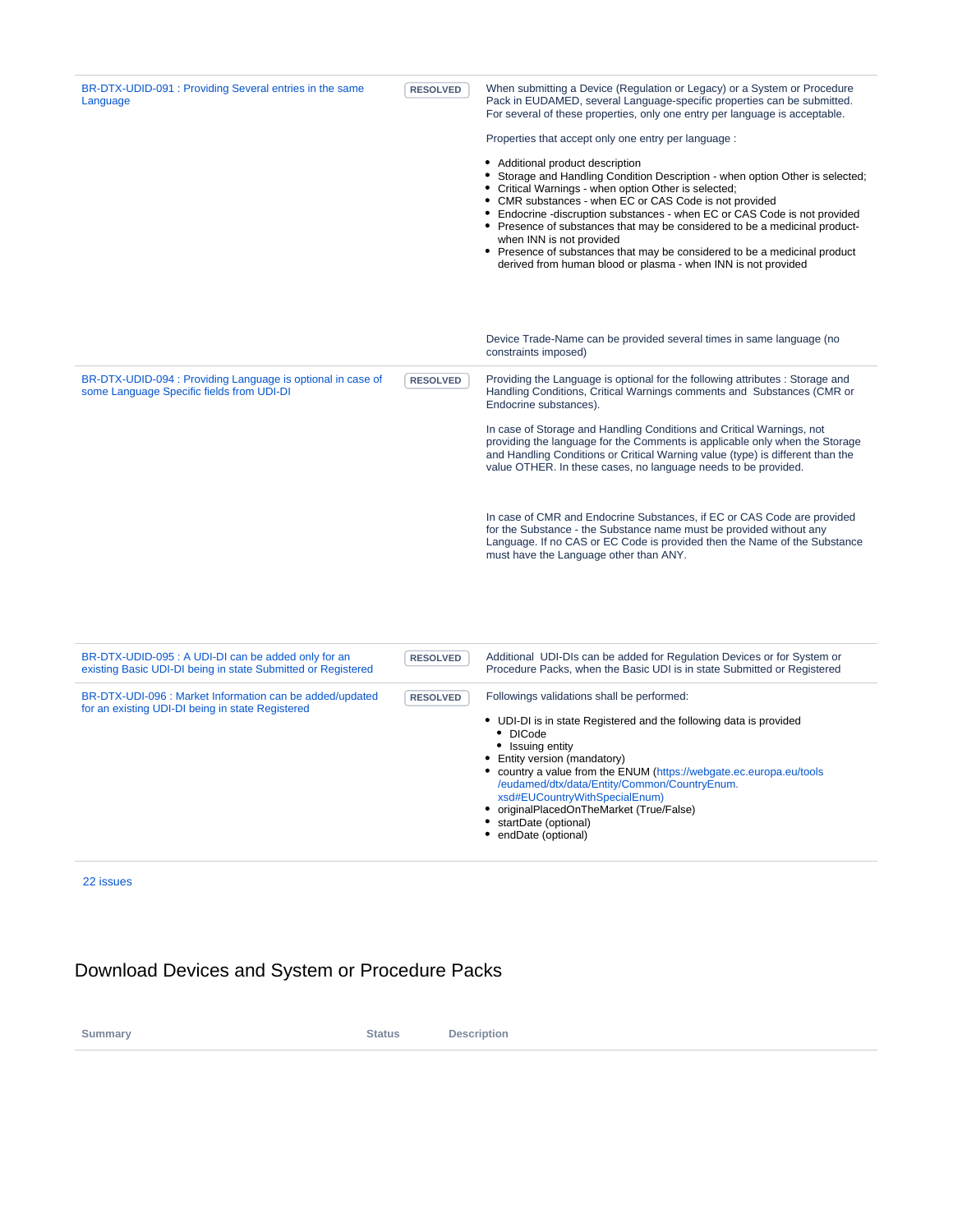| BR-DTX-UDI-001 : Download Basic UDI/ EUDAMED<br>DI information | <b>RESOLVED</b> | As a NB (NB DTX Actor), CA (CA DTX Actor) I must be able to download a paginated<br>list of Registered or Submitted Basic UDIs / EUDAMED DIs information (Basic UDIs/<br>EUDAMED DIs in REGISTERED and SUBMITTED state) together with the associated<br>UDI-DIS/EUDAMED IDS. |
|----------------------------------------------------------------|-----------------|------------------------------------------------------------------------------------------------------------------------------------------------------------------------------------------------------------------------------------------------------------------------------|
|                                                                |                 | The Authorised Representative (AR DTX Actor) can download only Registered Basic<br>UDIs / EUDAMED DIs information to which they are linked, together with the<br>associated UDI-DIs/ EUDAMED IDs.                                                                            |
|                                                                |                 | The Manufacturer (MF DTX Actor), Producer (PR DTX Actor), can download only their<br>own Registered Basic UDIs / EUDAMED DIs information together with the associated<br>UDI-DIS/EUDAMED IDS                                                                                 |

| BR-DTX-UDI-002 : Download registered basic UDI<br>object structure (main entity and related entities)                          | <b>RESOLVED</b> | A Basic UDI download object shall contain the details :<br>• Basic UDI information (EUDAMED DI information in case of Legacy Devices)<br>{BasicUDI.State="REGISTERED/SUBMITTED"}<br>Device Certificate Information (if existing)<br>• Certificate link (if existing)<br>• Clinical investigation link (if existing)                                                                                                                                                                                                                                                                                                                                                                                            |
|--------------------------------------------------------------------------------------------------------------------------------|-----------------|----------------------------------------------------------------------------------------------------------------------------------------------------------------------------------------------------------------------------------------------------------------------------------------------------------------------------------------------------------------------------------------------------------------------------------------------------------------------------------------------------------------------------------------------------------------------------------------------------------------------------------------------------------------------------------------------------------------|
| BR-DTX-UDI-004 : DTX message request to download<br>a criteria queried list of registered Basic UDI<br>/EUDAMED DI information | <b>RESOLVED</b> | In the context of a Basic UDI/ EUDAMED DI download request, a user must be able to<br>submit a queried request to download a paginated list of registered/submitted Basic<br>UDI/EUDAMED DI information. The supported query criteria:<br>• Manufacturer / Producer Actor Code (BasicUDI.MFCode)<br>Authorized Representative Code (BasicUDI.ARCode)<br>• Basic UDI Code (EUDAMED DI in case of Legacy Devices) (BasicUDI identifier.<br>DICode)<br>• Basic UDI version date (EUDAMED DI version date in case of Legacy Devices)<br>(BasicUDI.BasicUDIVersionDate)<br>• Risk Class (BasicUDI.RiskClass)<br>Applicable Legislation (BasicUDI.ApplicableLegislation)<br>• State (BasicUDI.state)                 |
| BR-DTX-UDI-005 : Download registered Basic UDIs/<br><b>EUDAMED DIs object versions</b>                                         | <b>RESOLVED</b> | Registered Basic UDI/ EUDAMED DI download object list will contain the latest<br>versions being in status Registered of the Basic UDI-DIs/ EUDAMED DIs<br>corresponding to the applied criteria                                                                                                                                                                                                                                                                                                                                                                                                                                                                                                                |
| BR-DTX-UDI-007 : Download Basic UDIs/EUDAMED<br>DIs object list pagination                                                     | <b>RESOLVED</b> | Registered Basic UDI/EUDAMED DI download object list should be paginated with<br>max of 300 items per response.<br>Also a limitation on accepted maximum size of message is applicable.                                                                                                                                                                                                                                                                                                                                                                                                                                                                                                                        |
| BR-DTX-UDI-011 : Download UDI-DI / EUDAMED ID<br>information                                                                   | <b>RESOLVED</b> | As an NB (NB DTX Actor), CA (CA DTX Actor), I must be able to download a paginated<br>list of Registered or Submitted UDI-DI/EUDAMED ID information together with the<br>Basic UDIs / EUDAMED DIs details associated with the UDI-DIs/ EUDAMED ID.<br>The Authorised Representative (AR DTX Actor), can download only Registered UDI-<br>DIs or EUDAMED IDs to which they are linked, together with the Basic UDIs<br>/EUDAMED DIs details associated with the UDI-DIs/EUDAMED IDs.<br>The Manufacturer (MF DTX Actor), Producer (PR DTX Actor), can download only their<br>own Registered UDI-DIs or EUDAMED IDs together with the Basic UDIs/EUDAMED<br>DIs details associated with the UDI-DIs/EUDAMED IDs. |
| BR-DTX-UDI-012 : Download registered UDI-DI/<br>EUDAMED ID object structure (main entity and related<br>entities)              | <b>RESOLVED</b> | A UDI-DI/EUDAMED DI download object shall contain the details :<br>• UDI-DI (or EUDAMED ID in case of Legacy Devices) data information {UDI-DI.<br>State = "REGISTERED/SUBMITTED"}<br>• Market info (if existing)                                                                                                                                                                                                                                                                                                                                                                                                                                                                                              |

- Product Designer (if existing)
- Package information (if existing)
-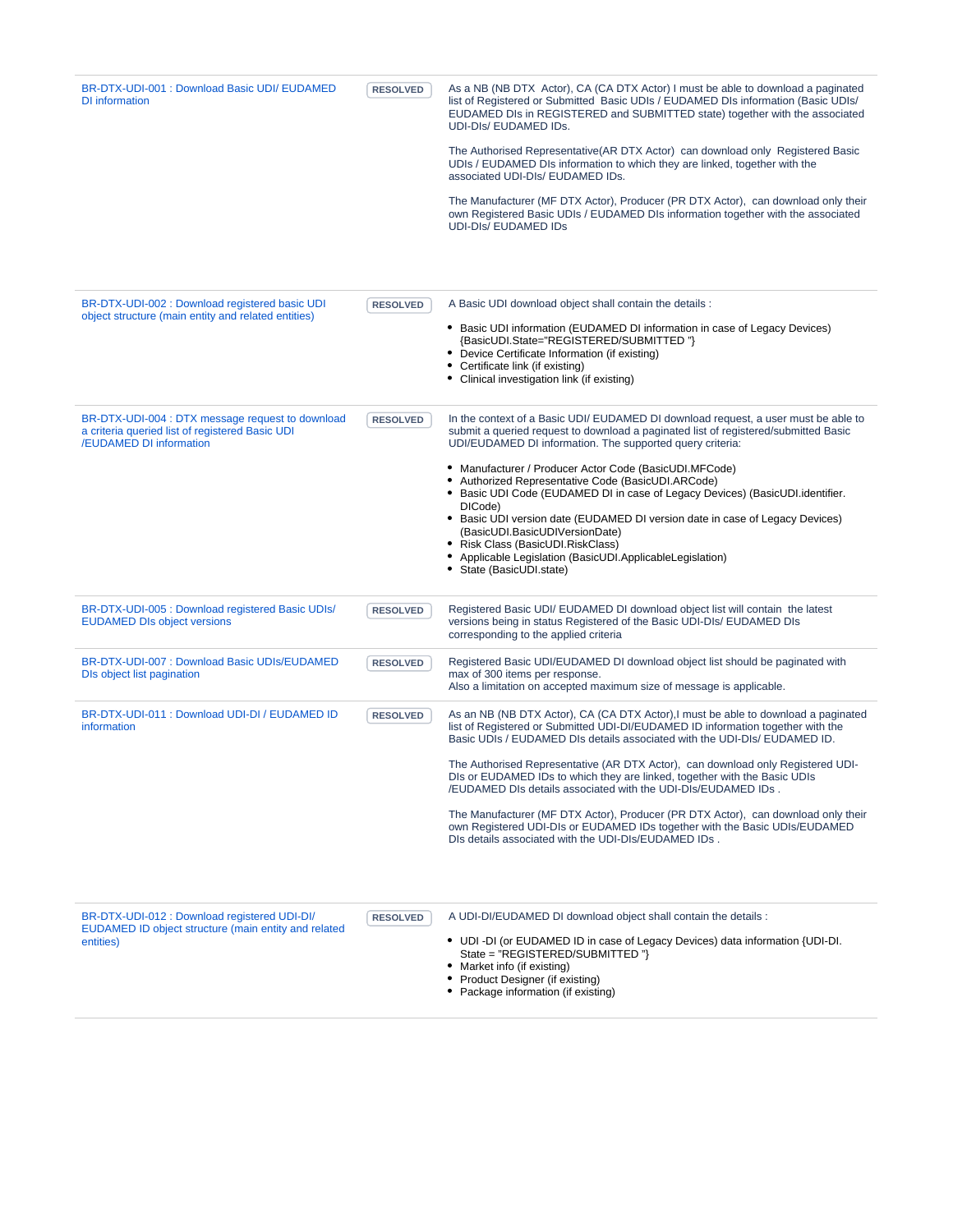| BR-DTX-UDI-014 : DTX message request to download<br>a criteria queried list of UDI-DIs/EUDAMED IDs<br>information                                                       | <b>RESOLVED</b> | In the context of a UDI-DI download request, a user may be able to submit a queried<br>request to download a paginated list of of registered / submitted UDI-DIs information.<br>The supported query criteria :                                                                 |
|-------------------------------------------------------------------------------------------------------------------------------------------------------------------------|-----------------|---------------------------------------------------------------------------------------------------------------------------------------------------------------------------------------------------------------------------------------------------------------------------------|
|                                                                                                                                                                         |                 | • UDI-DI Code (or EUDAMED ID in case of Legacy Devices) (UDIDIData::identifier.<br>DICode)<br>• UDI-DI version Date (or EUDAMED ID version Date in case of Legacy Devices)<br>(UDIDI.versionDate)<br>• Country (UDIDI.country)                                                  |
|                                                                                                                                                                         |                 | • State (UDIDI.state)<br>In addition to the mentioned criteria's the criteria's, the criteria applicable for Basic<br>UDI/ EUDAMED DI can be also used.                                                                                                                         |
| BR-DTX-UDI-015 : Download UDI-DIs object version                                                                                                                        | <b>RESOLVED</b> | Registered UDI-DI/EUDAMED ID download object list will contain the latest versions<br>being in status Registered of the UDI-DIs/ EUDAMED IDs corresponding to the<br>applied criteria                                                                                           |
| BR-DTX-UDI-017 : Download UDI-DIs/EUDAMED IDs<br>object list pagination                                                                                                 | <b>RESOLVED</b> | UDI-DIs/EUDAMED IDs download object list should be paginated with max of 300<br>items per response.<br>Also a limitation on accepted maximum size of message is applicable.                                                                                                     |
| BR-DTX-UDI-024 : Bulk dowload of a Basic UDI<br><b>/EUDAMED DI and UDI-DI/EUDAMED ID list of entities</b>                                                               | <b>RESOLVED</b> | As a Manufacturer (MF VIEWER), Producer (PR VIEWER), AR (AR VIEWER), NB<br>(NB VIEWER), CA (CA VIEWER), a EUDAMED authenticated user must be able to<br>download a list of Basic UDI/EUDAMED DI and UDI-DI/EUDAMED ID information<br>using the dedicated EUDAMED web interface. |
|                                                                                                                                                                         |                 | As a NB (NB VIEWER), CA (CA VIEWER) I must be able to download a paginated list<br>of Registered or Submitted Basic UDIs / EUDAMED DIs information (Basic UDIs/<br>EUDAMED DIs in REGISTERED and SUBMITTED state) together with the associated<br>UDI-DIs/ EUDAMED IDs.         |
|                                                                                                                                                                         |                 | The Authorised Representative (AR VIEWER Actor) can download<br>only Registered Basic UDIs / EUDAMED DIs information to which they are linked,<br>together with the associated UDI-DIs/ EUDAMED IDs.                                                                            |
|                                                                                                                                                                         |                 | The Manufacturer (MF VIEWER), Producer (PR VIEWER), can download only their<br>own Registered Basic UDIs / EUDAMED DIs information together with the associated<br><b>UDI-DIS/ EUDAMED IDS</b>                                                                                  |
|                                                                                                                                                                         |                 |                                                                                                                                                                                                                                                                                 |
| BR-DTX-UDI-027 : State Criteria allowed values                                                                                                                          | <b>RESOLVED</b> | State Search Criteria can have values : "SUBMITTED" or "REGISTERED"                                                                                                                                                                                                             |
|                                                                                                                                                                         |                 | Value "Submitted" can only be applied by CAs and NBs.                                                                                                                                                                                                                           |
|                                                                                                                                                                         |                 | If no value is provided for the State Search Criteria, by default REGISTERED Devices<br>will be returned                                                                                                                                                                        |
| BR-DTX-UDI-029 : Version Date Search Criteria                                                                                                                           | <b>RESOLVED</b> | Version Date search Criteria returns all Basic UDI-DIs/EUDAMED DIs or UDI-DIs<br>/EUDAMED IDs versions having the Last Update Date, with a date higher (greater)<br>than the date provided in the search criteria.                                                              |
| BR-DTX-UDI-069 : At least one search criteria                                                                                                                           | <b>RESOLVED</b> | At least one search criteria needs to be provided in for downloading registered<br>Devices or System or Procedure Packs.                                                                                                                                                        |
| BR-DTX-UDI-076: Provided download criteria<br>Manufacturer, Producer (System or Procedure Pack)<br>Producer) or Authorised Representative Code must<br>exist in EUDAMED | <b>RESOLVED</b> | Provided download criteria Manufacturer, Producer (System or Procedure Pack<br>Producer) or Authorised Representative Code must exist in EUDAMED                                                                                                                                |
| BR-DTX-UDI-050 : "AND" condition applied between<br>the Search Criteria's                                                                                               | <b>RESOLVED</b> | "AND" condition applied between the Search Criteria's                                                                                                                                                                                                                           |
| BR-DTX-UDI-064 : Only one value can be provided per<br>filter                                                                                                           | <b>RESOLVED</b> | Only one value can be provided per filter                                                                                                                                                                                                                                       |
| BR-DTX-UDI-065 : Manufacturer/ Producer Actors can<br>download only own Devices/ System or Procedure<br>Packs                                                           | <b>RESOLVED</b> | Manufacturer and Producer Actor will only be able to download their own Devices<br>(Regulation or Legacy)/SPPs.                                                                                                                                                                 |
|                                                                                                                                                                         |                 | Manufacturer/Producer filter will be required to be provided for requests coming<br>from Manufacturer and Producer Actor and will be required to have the same value as<br>the one of the Actor submitting the request.                                                         |
| BR-DTX-UDI-053 : Entire value required to be provided<br>- no wildcards                                                                                                 | <b>RESOLVED</b> | SRN, Basic UDI-DI Code, UDI-DI Code filters require the entire value of the Code to<br>be provided. No wildcards are applicable                                                                                                                                                 |